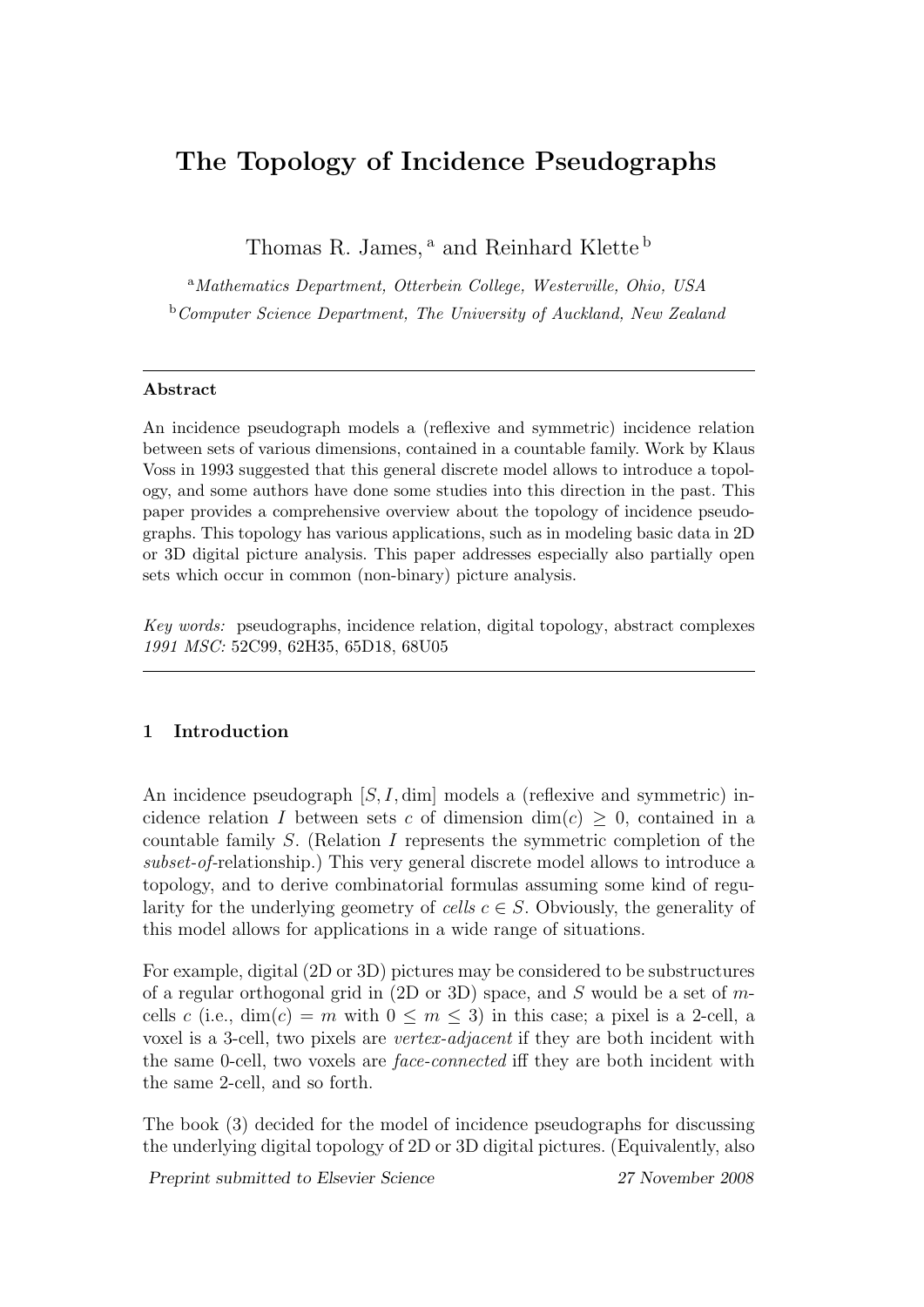some model of cell complexes could have been used; however, graphs might be seen as an even more abstract model compared to, for example, families of cells.)

Incidence pseudographs have been introduced in (6) for discussing combinatorial properties of sets of pixels or voxels, considered to be grid points (note: not cells!) in 2D or 3D regular orthogonal grids. [Applying the topological discussion of (3), finite incidence pseudographs as considered in (6) are open sets.] Historic origins of incidence pseudographs may be seen in work published in (1) or reported in (2).

For equivalent approaches of modeling the topology of digital pictures, using abstract complexes  $(5)$ , see, for example,  $(4)$ . Let  $S, I, dim$  be an incidence pseudograph. We define that  $c < c'$  iff

 $c' \in I(c)$ ,  $c \neq c'$ , and  $\dim(c) < \dim(c')$ 

Let  $c \leq c'$  iff  $c < c'$  or  $c = c'$ . It follows that  $[S, \leq, \dim]$  is an abstract complex [see page 223 in (3)]. For example, see Figure 1, for 2-cells, 1-cells, and 0-cells. The sketch in this figure indicates a partition of the digital plane into those cells, and in case of more than two values in a digital picture, one of those defines non-open and non-closed regions, which will be studied as partially open in this paper. (For example, in the sketch on the right, black regions are open, there is one closed gray region, and one partially-open white region.

This paper recalls the discussion of topological subjects of incidence pseudographs as given in (3)] in a brief but concise form, and extends it then into a much more detailed analysis of topological properties of incidence pseudographs.

The paper is structured as follows: Section 2 introduces into incidence pseudographs. Sections 3 and 4 introduce the auxiliary notions of a descendence path



Fig. 1. Figure 5.21 in (3). The three-valued digital picture on the left is shown in three alternative topological interpretations. From left to right: black is 8-connected (forming a closed set), and gray is 4-connected (forming an open set), then gray is closed and white is open, and, finally, gray is again closed, but black is open.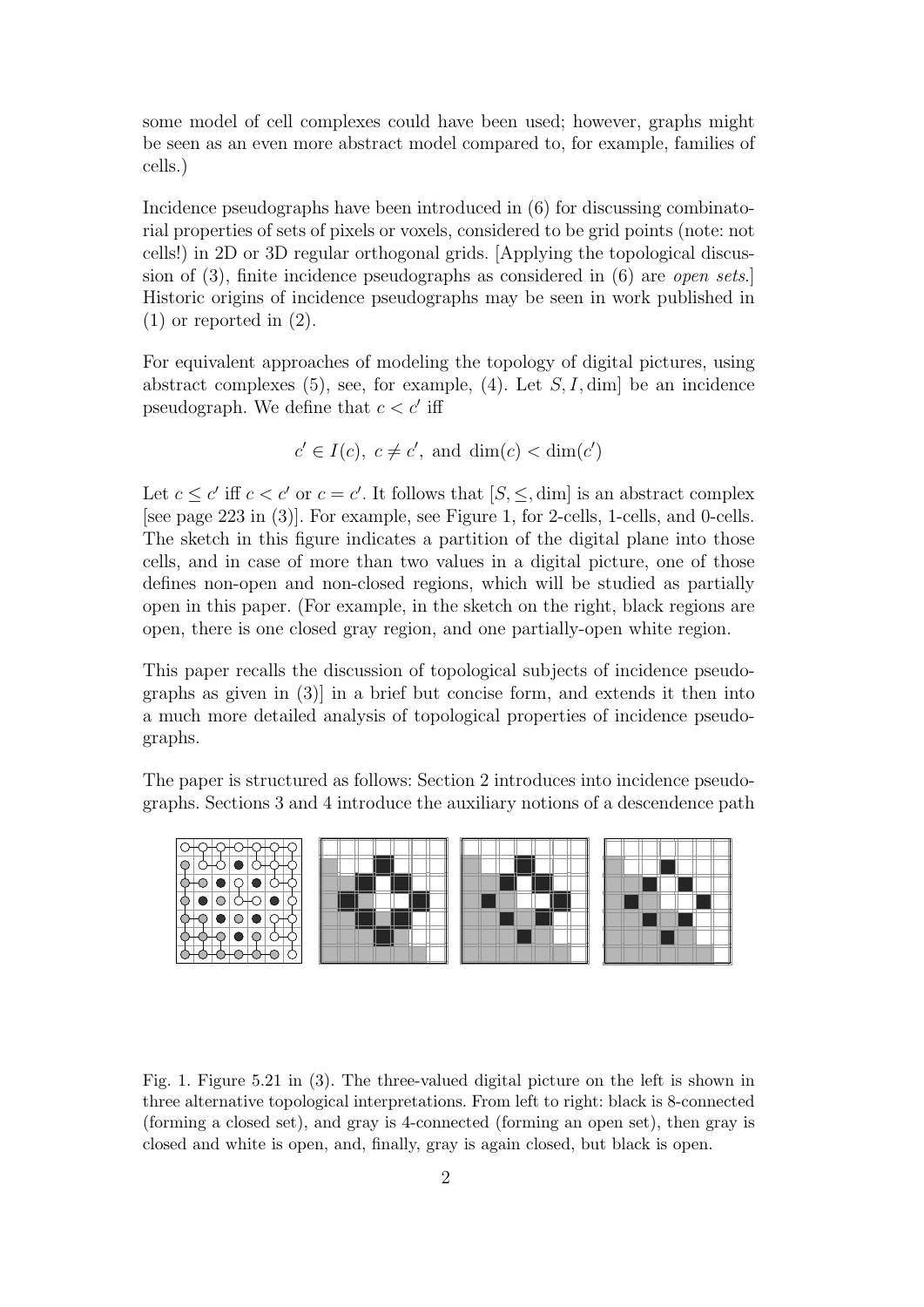and the rooted set, respectively. Section 5 introduces components and regions; subjects of major interest in this study. Section 6 then finally defines the topology by introducing open and closed sets. Section 7 shows that there is a unique topological closure for any finite set which has a connected nonempty core. Open, closed and complete sets are studied in Section 8. Section 9 shows that there is also a smallest open set containing a given set. Section 10 discusses a more technical concept (of 0-rooted sets), which is then applied in Section 11 for studying so-called 0-components and 0-regions. Section 12 concludes this paper.

# 2 Incidence Pseudographs

An *incidence structure*  $[S, I, \dim]$  is defined by a countable set S of nodes, an incidence relation I on S that is reflexive and symmetric, and a function dim defined on S into a finite set  $\{0, 1, \ldots, n\}$  of natural numbers.

Let  $G = [S, I, \dim]$  be an incidence structure. If n is the maximum of the range of dim, then we call G an *n*-incidence structure and say that  $ind(G) = n$ . A node  $c \in S$  is called an *i-cell* if  $\dim(c) = i$  and if  $i = n$  we also say c is a principal node otherwise we say c is a marginal node of  $G$ . The set of all principal nodes of G is called the *core of G*, written  $core(G)$ , or  $core(M)$  for  $M \subset G$ .

Two nodes  $p, q \in S$  are *connected wrt*  $M \subseteq S$  iff there exists a finite sequence  $\{p_0, \ldots, p_n\}$  where

 $p = p_0$  and  $q = p_n$ ,  $(\forall i \in \{0, \ldots, n\} \mid p_i \in M) \vee (\forall i \in \{0, \ldots, n\} \mid p_i \in \overline{M})$ , and  $\forall i \in \{0, \ldots, n-1\} \; p_i \in I(p_{i+1})$ .

The sequence  $\{p_0, \ldots, p_n\}$  is called a path from p to q. If also  $p_i \in M$ , for all  $i \in \{0, \ldots, n\}$ , we say that p and q are connected in M. We say that p and q are connected if they are connected in S. For  $p \in S$ , we define the relation

 $\Gamma_M(p) = \{(p, q) : p \text{ and } q \text{ are connected wrt } M\}$ 

If  $\Gamma_M(p) \subseteq M$ , it is called an *I-component* of M; otherwise it is called a complementary I-component of M.  $A \subseteq M \subseteq S$  is connected wrt M iff all  $p, q \in A$  are connected wrt M. We say that A is *connected* if A is connected wrt S.

**Definition 1** An incidence structure  $G = [S, I, dim]$  is called an *incidence* pseudograph iff it has the following properties:

- (1) For all  $c \in S$ ,  $I(c)$  is finite.
- (2) The core of G is connected.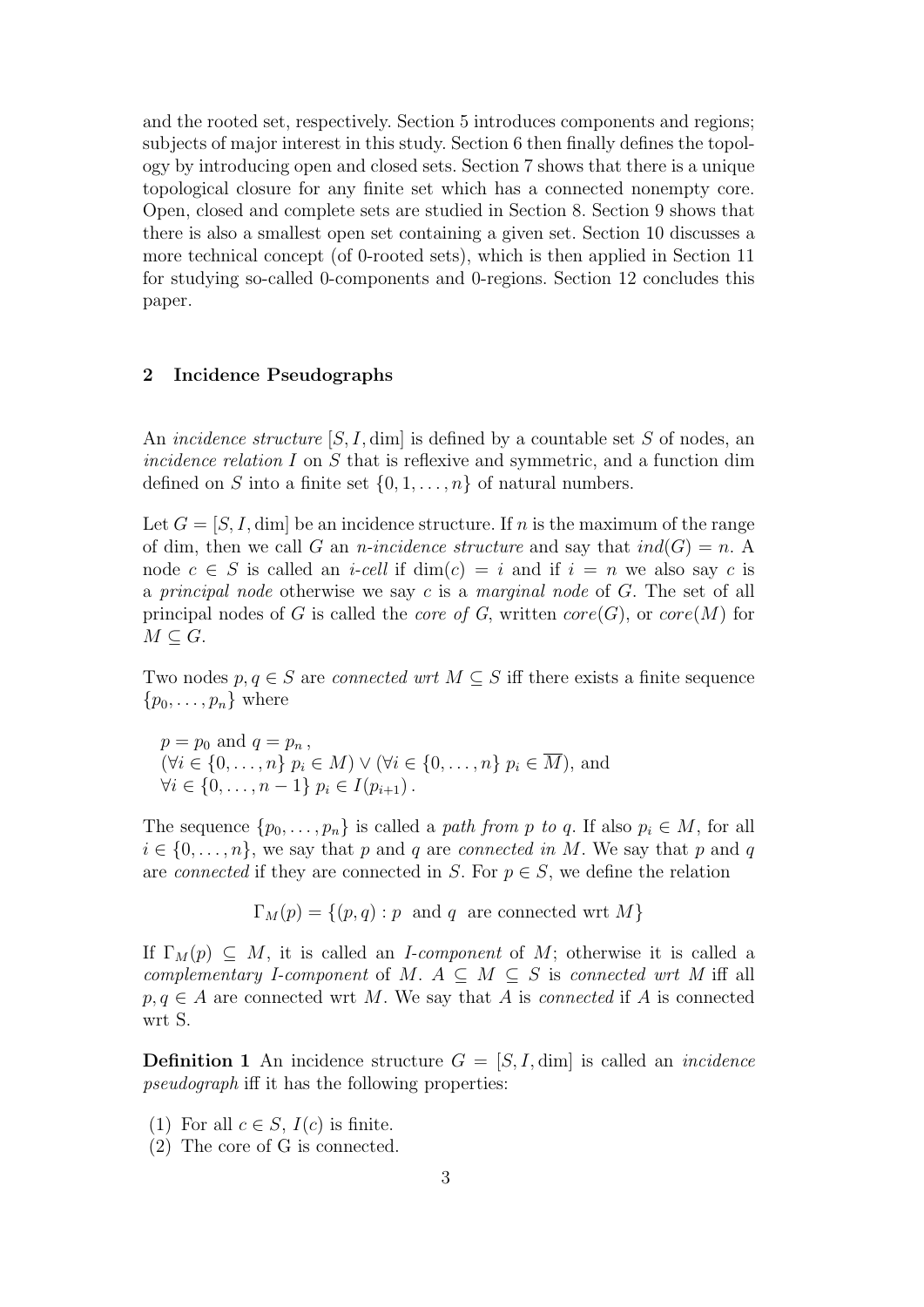- (3) Any finite set of principal nodes of G has at most one infinite complementary I-component of principal nodes.
- (4) If  $c' \in I(c), c' \neq c$ , then  $\dim(c) \neq \dim(c')$ .
- (5) Each marginal node of G is incident with at least one principal node of G.

G is said to be monotonic provided

(6) If  $c' \in I(c)$ ,  $c'' \in I(c')$  and  $\dim(c) \leq \dim(c') \leq \dim(c'')$  implies  $c'' \in I(c)$ .

Unless stated otherwise  $G = [S, I, \dim]$  is assumed to be an incidence pseudograph. – For  $i \in \mathbb{N}$  and  $c \in S$ , we define

$$
I_i(c) = \{c' \in I(c) : \dim(c') = i\}
$$
  
\n
$$
G_i(c) = \{c' \in I(c) : \dim(c') \ge i\}
$$
  
\n
$$
G(c) = \{c' \in I(c) : \dim(c') > \dim(c)\}
$$

We state four direct conclusions [with proofs].

(i) If  $i > j$ , then  $G_i(c) \subseteq G_j(c)$ . [Assume  $i > j$  and  $c' \in G_i(c)$ . Thus  $c' \in G_i(c)$  $I(c) \wedge \dim(c') \geq i$  which implies  $c' \in I(c) \wedge \dim(c') \geq j$ . Hence  $c' \in G_j(c)$  and therefore  $G_i(c) \subseteq G_i(c)$ .

(ii) If  $i \leq ind(G)$ , then  $G_i(c) \neq \emptyset$ . [Assume  $i \leq ind(G)$  and let  $c \in S$ . There exists  $p \in core(S) \cap I(c)$ . Since  $dim(p) = ind(G) \geq i, p \in G_i(c)$ .

(iii) If  $\dim(c) < ind(G)$ , then  $G(c) \neq \emptyset$  [Assume  $\dim(c) < ind(G)$  and let  $i = \dim(c)$ . From Property (ii), we have  $G(c) = G_{i+1} \neq \emptyset$ .

(iv) If  $i = \dim(c)$ , then  $G(c) = G_{i+1}(c)$ . [Assume  $i = \dim(c)$  and note that  $G(c) = \{c' \in I(c) : \dim(c') > \dim(c)\} = \{c' \in I(c) : \dim(c') \geq i+1\}$  $G_{i+1}(c).$ 

The following was not yet defined this way in (3), and will prove to be useful:

**Definition 2** For  $M \subseteq S$ ,  $n = ind(G)$ . For  $0 \leq i \leq n$  we define  $M_i^+$  recursively by

$$
\begin{array}{l} M_n^+ = M\\ M_{i-1}^+ = M_i^+ \cup \{c \in S : \dim(c) = i-1 \wedge \emptyset \neq G(c) \subseteq M_i^+\} \end{array}
$$

We define  $M^+ = M_0^+$ ; M is *complete* iff  $M = M^+$ 

**Lemma 3** If  $n = ind(G)$  and  $M \subseteq S$ , then

- (1) For  $0 \le i \le j \le n, M_i^+ \supseteq M_j^+$ .
- (2)  $M_0^+ = \bigcup_{i=0}^n M_i^+$
- (3) If  $0 \le i < n$ , then  $c \in M_i^+ \backslash M_{i+1}^+ \Longleftrightarrow \dim(c) = i \wedge \emptyset \ne G(c) \subseteq M_{i+1}^+ \wedge c \not\in$  $M$ .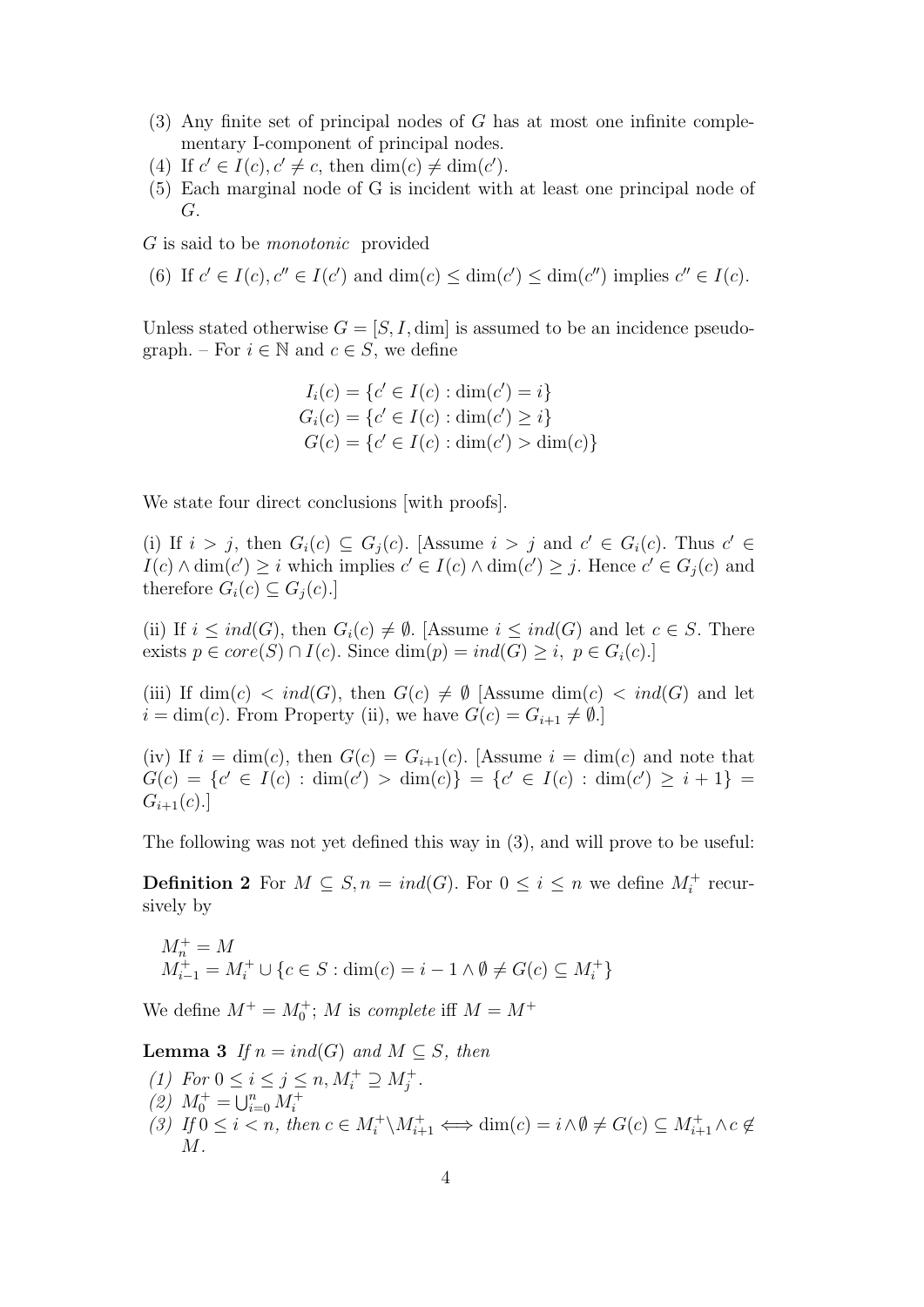(4) If  $i = \dim(c) \land c \in M^+ \backslash M$ , then  $c \in M_i^+ \land \emptyset \neq G(c) \subseteq M_{i+1}^+$ .

**PROOF.** Property (1) follows immediately from the definition:  $M_{i-1}^+ = M_i^+ \cup$  ${c \in S : \dim(c) = i - 1}$  and  $G_i(c) \neq \emptyset$ . Property (2) follows from  $0 \leq i \leq$  $j \leq n, M_i^+ \supseteq M_j^+$ . Property (3) follows immediately from the definition.

To prove Property (4), let  $0 \le i \le n$  and assume  $i = \dim(c)$  and  $c \in M_0\backslash M$ and let k be largest such that  $c \in M_k^+$ . Since  $c \notin M = M_n^+$ , we have  $k < n$ and  $c \in M_k^+ \backslash M_{k+1}^+$  and thus  $k = i \land \emptyset \neq G_i(c) \subseteq M_{i+1}^+$ .  $\Box$ 

**Theorem 4** For  $M \subseteq S$ ,  $M^+$  is the smallest subset of S satisfying:

(1)  $M \subset M^+$ . (2) If  $\emptyset \neq G(c) \subseteq M^+$ , then  $c \in M^+$ .

**PROOF.** Let  $n = ind(G)$ . Property (1) follows from the fact that  $M =$  $M_n^+ \subseteq M_n^+ = M^+$ . To prove (2), assume  $\emptyset \neq G(c) \subseteq M^+$ . If  $c \in M =$  $M_0^+$ , then  $c \in M^+$  so assume  $c \notin M$ . Let  $i = \dim(c)$ . Thus, by Lemma 3,  $\emptyset \neq G(c) \subseteq M_{i+1}^+ \wedge c \in M_i^+ \backslash M_{i+1}^+$ . Hence  $c \in M^+$ . Therefore  $M^+$  satisfies Properties (1) and (2).

Suppose C satisfies Properties (1) and (2). Let  $c \in M^+$ . If  $c \in M$ , then, by Property (2),  $c \in C$ . Assume  $c \in M^+\backslash M$ . Thus, by definition and Lemma 3,  $c \in M_i^+ \backslash M_{i+1}$  where  $i = \dim(c)$ . Thus  $c \in M_i^+ \backslash M$  where  $i = \dim(c)$ . We claim this is sufficient to insure  $c \in C$ .

Let  $\mathbb{P}(i)$  be the statement "If  $\dim(c) = i \wedge c \in M_i^+ \backslash M$ , then  $c \in C$ ". Let  $n = ind(G)$ . Since  $M_n^+ = M$  and C satisfies Property (1),  $\mathbb{P}(n)$  is true.

Assume  $\mathbb{P}(j)$  is true for all j such that  $i \leq j \leq n$  for some i such that  $0 < i \leq n$ and let  $\dim(c) = i - 1$  and  $c \in M_{i-1}^+ \backslash M$ . Thus  $\emptyset \neq G(c) \subseteq M_i^+$ . Let  $c' \in G(c)$ and  $k = \dim(c')$ . Thus  $c' \in M^+$  and  $k \geq \dim(c) + 1 = i$ . If  $c' \in M$  then  $c' \in C$  so assume  $c' \notin M$ . It follows that  $c' \in M_k^+\backslash M$ . Since  $i \leq k \leq n$ , by assumption,  $\mathbb{P}(k)$  is true and hence  $c' \in C$ . Thus  $\emptyset \neq G(c) \subseteq C$ . Since C satisfies Property (2),  $c \in C$ . Therefore  $M^+ \subseteq C$ .  $\Box$ 

# 3 Descendence Paths

For  $M \subseteq S$  the *complement* of M is defined as  $\overline{M} = M \backslash S$ . A sequence of nodes  $\{p_0, \ldots, p_k\}$  is called a *descendence path (from p<sub>0</sub> to p<sub>k</sub>)* iff, for all  $i \in \{0, ..., k-1\}$ ,  $\dim(p_{i+1}) > \dim(p_i)$  and  $p_{i+1} \in I(p_i)$ . A descendence path  $\{p_0, \ldots, p_k\}$  is called a *descendence path wrt M (from p<sub>0</sub> to p<sub>k</sub>)* iff for  $0 \leq i < k, p_i \notin M$  and  $p_k \in S$ . For  $M \subseteq S, i \in \mathbb{N}$  define

 $\mathbb{C}(M, i) = \{c \in S : \exists \text{ descendence path } \{p_0, \ldots, p_i\} \text{ with } c = p_0 \land p_i \in M\}$  $\mathbb{C}(M) = \cup_{i=0}^{\infty} \mathbb{C}(M, i)$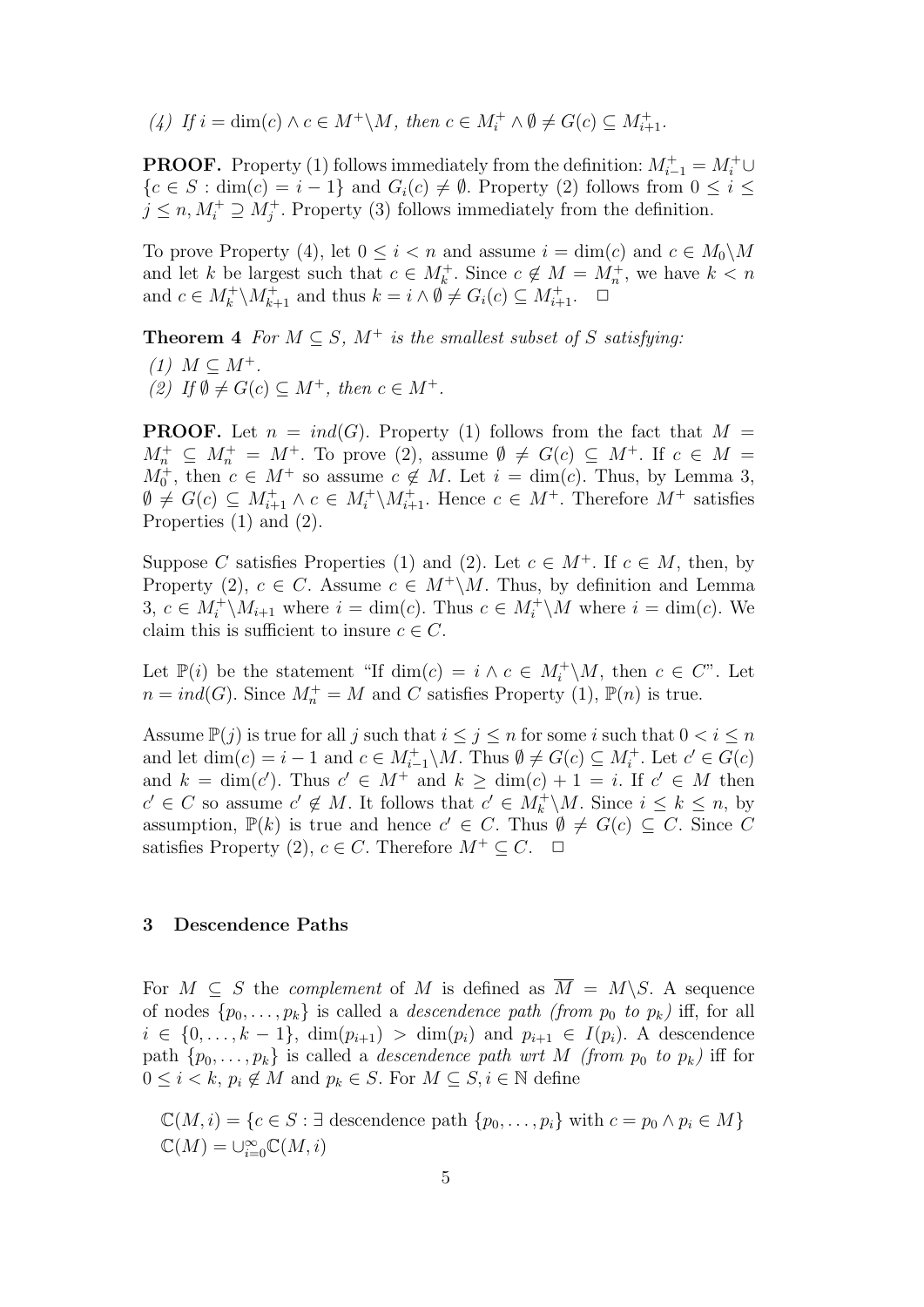We say c' is a descendent of c iff there exists a path  $\{p_0, \ldots, p_k\}, k \geq 0, c = p_0$ ,  $c' = p_k$ , and for all  $i \in \{0, ..., k-1\}$ ,  $\dim(p_{i+1}) > \dim(p_i)$  and  $p_{i+1} \in I(p_i)$ . Let

 $D(c) = \{c' : c' \text{ is a descendant of } c\}$ 

For  $c \in S$ , we define  $D^M(c) = \{c' : \exists$  descendence path wrt M from c to c' }.

**Proposition 5** If  $c' \in I(c) \land \dim(c') > \dim(c)$ , then  $D(c') \subseteq D(c)$ .

**PROOF.** Let  $b \in D(c')$ . Thus there exists a descendence path  $\{p_0, \ldots, p_k\}$ from c' to b. Define  $s_0 = c$  and  $s_i = p_{i-1}$  for  $1 \le i \le k+1$ . Then  $\{s_0, \ldots, s_{k+1}\}\$ is a descendence path from c to b. Thus  $b \in D(c)$ . Therefore  $D(c') \subseteq D(c)$ .  $\Box$ 

**Proposition 6**  $D(c) = \bigcup \{ D(c') : c' \in I(c) \land \dim(c') > \dim(c) \}.$ 

**PROOF.** Let  $b \in D(c)$ . Thus there exists a descendence path  $\{p_0, \ldots, p_k\}$ from c to b. Note that  $b \in D(p_1), p_1 \in I(c), \dim(p_1) > \dim(c)$  since  $c = p_0$ . Therefore  $D(c) \subseteq \bigcup \{ D(c') : c' \in I(c) \land \dim(c') > \dim(c) \}.$ 

Let  $b \in \bigcup \{D(c') : c' \in I(c) \land \dim(c') > \dim(c)\}\.$  There exists  $c' \in I(c), \dim(c') >$ dim(c), and  $b \in D(c')$ . Thus there is a descendence path  $\{p_0, \ldots, p_k\}$  from c' to b. Define  $s_0 = c$  and  $s_i = p_{i-1}$  for  $1 \le i \le k+1$ . Then  $\{s_0, \ldots, s_{k+1}\}\$ is a descendence path from c to b and hence  $b \in D(c)$ .  $\Box$ 

For  $0 \le i \le ind(G)$ , we define  $D_i(c) = \{c' \in D(c) : \dim(c) = i\}$  and  $D_i^M(c) =$  ${c' \in D^M(c) : \dim(c) = i}.$ 

**Proposition 7** If  $A = M \cup \{c \in S \setminus M : D_n(c) \subseteq M\}$ ,  $n = ind(G)$ , and if  $\{p_0, \ldots, p_k\}$  is a descendence path for which there exists a  $p_i \in A \backslash M$ , then  $p_j \in A$ , for all  $j, i \leq j \leq k$ .

**PROOF.** Assume  $\{p_0, \ldots, p_k\}$  is a descendence path such that there exists a  $p_i \in A \backslash M$ . Let  $i \leq j \leq k$ . We need to show  $D_n(p_i) \subseteq M$ . If  $j = i$  then we have  $p_i \in A \backslash M$  and so  $D_n(p_i) \subseteq M$ . Assume  $i < j$ . Let  $s \in D_n(p_i)$  Thus there exists a descendence path  $\{s_0, \ldots, s_m\}$  from  $p_j$  to s, with  $\dim(s) = n$ . For  $0 \leq q \leq m - i + j$ , define

$$
t_q = \begin{cases} p_{i+q} & 0 \le q \le j-i \\ s_{q+i-j} & j-i < q \le m-i+j \end{cases}
$$

Then  $\{t_0, \ldots, t_{m-i+j}\}\$ is a descendence path from  $p_i$  to s and hence s ∈  $D_n(p_i) \subseteq M$ . Therefore  $D_n(p_j) \subseteq M$  and thus  $p_j \in A$ .  $\Box$ 

**Proposition 8** If  $c \notin core(S) \wedge D^M(c) \subseteq M$ , then  $c \in M^+$ .

**PROOF.** Assume  $c \notin core(S) \wedge D^M(c) \subseteq M$  and suppose  $c \notin M^+$ . Let  $i = \dim(c)$ . Since  $c \notin M^+, c \notin M_i$ . Thus  $\emptyset = G(c)$  or  $G(c) \nsubseteq M_{i+1}$ . Since  $c \notin core(S)$  we have  $G(c) \neq \emptyset$ . Thus there exists  $c' \in G(c) \backslash M_{i+1}$ . So  $c' \in$  $I(c), \dim(c') \geq i+1 > \dim(c)$ .  $c' \notin M_{i+1}$  implies  $c' \notin M$ . Let  $p_0 = c, p_1 = c'$ ,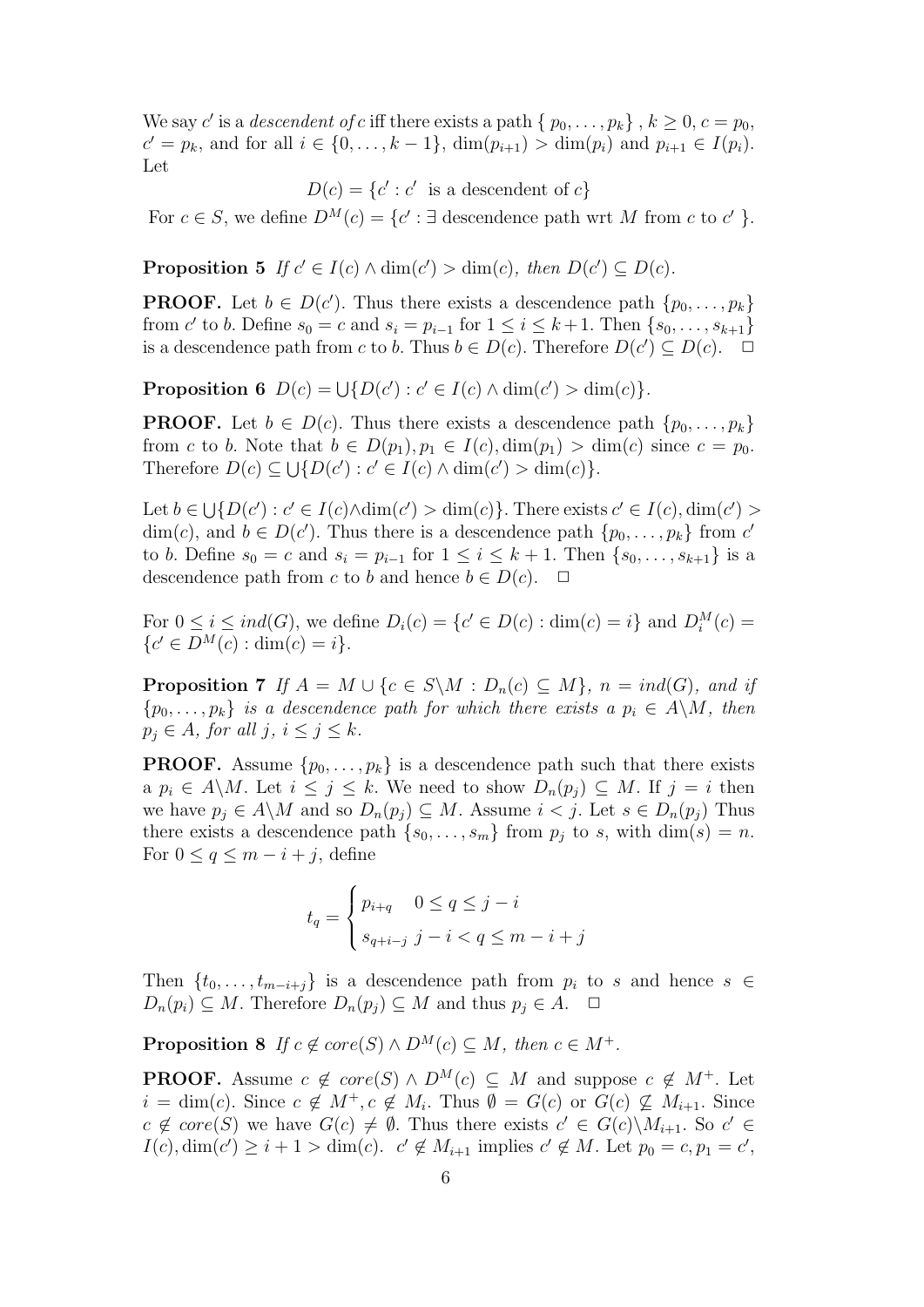then  $\{p_0, p_1\}$  is a descendence path from c to  $c', p_i \notin M$  for  $0 \leq i < 1$  Therefore  $c' \in D^M(c) \backslash M$ . This implies  $D^M(c) \nsubseteq M$ . Therefore  $c \in M^+$ .  $\Box$ 

Note that, if  $p_i \notin M$  for all i satisfying  $0 \le i \le k$ , then  $p_k \in D^M(c)$ . Thus we have:

Corollary 9 If  $c \in M^+$  and  $\{p_0, \ldots, p_k\}$  is a descendence path with  $c = p_0$ and  $p_k \notin M^+$ , then there exists i,  $0 \le i \le k$ , with  $p_i \in M$ .

**Proposition 10** If  $core(M) = \emptyset$ , then  $M^+ = M$ .

**PROOF.** Suppose there exists a  $c \in M^+\backslash M$ . Let  $i = \dim(c)$  thus  $c \in$  $M_i^+ \backslash M_{i+1}^+$  and  $\emptyset \neq G(c) \subseteq M_{i+1}$ . There exists a principal node  $p \in I(c)$ . Note that  $\dim(p) > i = \dim(c)$  and  $p \in I(c)$  Therefore  $p \in G(c) \subseteq M_{i+1}$ which implies that  $p \in M^+$ . Thus  $p \in core(M)$  and hence  $core(M) \neq \emptyset$ .  $\Box$ 

#### 4 Rooted Sets

A node  $c \in M$  is said to be *rooted in* M iff c is incident to a principal node of M, otherwise c is said to be unrooted in M. Rooted $(c)$  is the set of rooted nodes in M. Unrooted(c) is the set of unrooted nodes in M. If  $M = Rooted(M)$ , M is said to be rooted. – Immediately from the definitions, we have the following:

 $Rooted(M) = \{c \in M : core(M) \cap I(c) \neq \emptyset\}$  $Unrooted(M) = M\backslash Rooted(M) = \{c \in M : core(M) \cap I(c) = \emptyset\}$ 

**Proposition 11** If  $c \in M^+\backslash M$  and  $p \in core(S) \cap I(c)$ , then  $p \in M$ .

**PROOF.** Let  $c \in M^+\backslash M$  and  $p \in core(S) \cap I(c)$ . Let  $i = \dim(c)$ . Thus  $c \in M_i^+ \backslash M_{i+1}^+$  and  $\emptyset \neq G(c) \subseteq M_{i+1}$ . We have  $p \in I(c) \cap \dim(p) > \dim(c) = i$ so  $p \in G(c)$  and therefore  $p \in M_{i+1} \subseteq M^+$ . Thus  $p \in core(M^+) = core(M)$ . Therefore  $p \in M$ .  $\Box$ 

**Proposition 12** If  $c \in M^+\backslash M$ , then  $core(M) \cap I(c) \neq \emptyset$ 

**PROOF.** Let  $c \in M^+\backslash M$ . Since G is an incidence pseudograph,  $\exists p \in core(S) \cap$ I(c). By Proposition 11 this implies  $p \in M$  and since p is a principal node, that  $p \in core(M)$ . Hence  $core(M) \cap I(c) \neq \emptyset$ .  $\Box$ 

**Proposition 13** If M is rooted, then  $M^+$  is rooted.

**PROOF.** Assume M is rooted and let  $c \in M^+$ . If  $c \in M$ , then  $core(M) \cap$  $I(c) \neq \emptyset$ . Otherwise, by Proposition 11,  $core(M) \cap I(c) \neq \emptyset$ . Therefore  $M+$  is rooted.  $\Box$ 

**Proposition 14** If  $M \neq \emptyset$  and M is rooted, then core $(M) \neq \emptyset$ .

**PROOF.** Assume  $M \neq \emptyset$  and M is rooted and let  $c \in M$ . Since M is rooted there exists  $p \in core(M) \cap I(c)$ .  $\Box$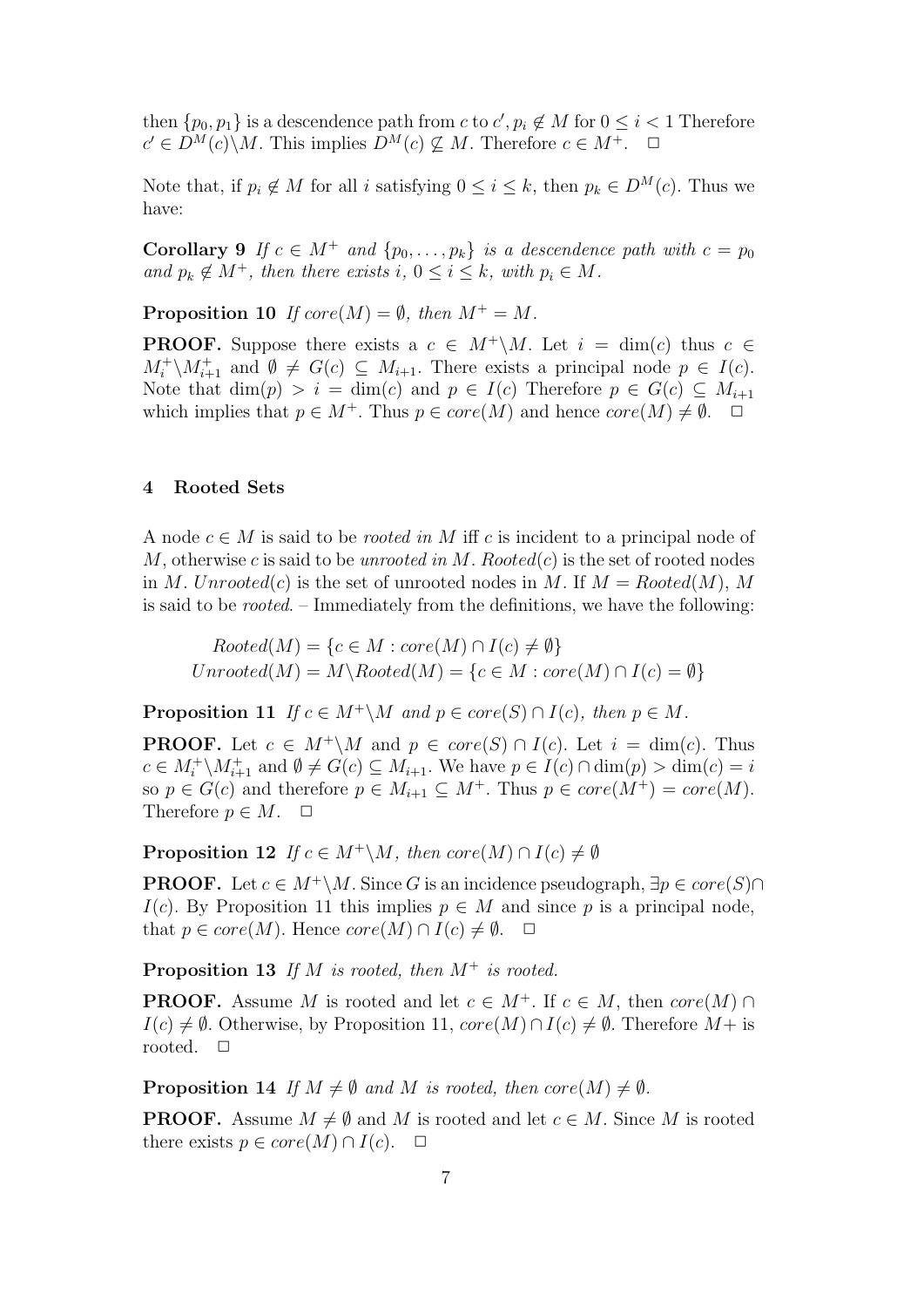**Proposition 15** If M is complete, then Rooted(M) is complete and rooted.

**PROOF.** Let  $R = Rooted(M)$ . Note that  $core(R) = core(M)$ . Suppose  $c \in$ R. Thus  $c \in M$  and  $core(M) \cap I(c) \neq \emptyset$  and so  $core(R) \cap I(c) \neq \emptyset$ . Therefore R is rooted.

To show that R is complete, suppose there exists a  $c \in R^+\backslash R$ . Since  $R \subseteq$  $M, R^+ \subset M^+$ . Since M is complete we have  $R^+ \subset M^+ = M$  and hence  $c \in M \backslash R$ . Thus  $core(M) \cap I(c) = \emptyset$ . Let  $i = \dim(c)$ . Since  $c \in R^+ \backslash R$  we have  $G(c) \subseteq R_{i+1}^+$ . Since G is an incidence pseudograph, there exists a  $p \in$  $core(S) \cap I(c)$ . Since M is complete and  $c \in M$  we have  $p \in M$ . Hence  $core(M) \cap I(c) \neq \emptyset$  which implies  $c \in R$  but  $c \notin R$ . Therefore  $R^+ = R$  and hence R is complete.  $\Box$ 

# 5 Components and Regions

If M is complete and  $C \subseteq M$ , then C is called a *component* of M iff

- (1) The principal nodes of C form a non-empty maximal connected (wrt  $M$ ) subset of the principal nodes of M.
- (2) If p is a principal node of  $C, c \in M$ , and  $c \in I(p)$ , then  $c \in C$ .
- (3) C is complete wrt G.

 $M \subseteq S$  is said to be a *component* iff M is a component of M. A region (of M) is a finite component (of  $M$ ).

**Proposition 16** If M is complete, rooted, and core  $(M)$  connected and if C is a component of M, then  $C = M$ .

**PROOF.** We have  $C \subseteq M$ . Let  $c \in M$ . We need to show  $c \in C$ . Since  $core(M)$  is connected and  $core(C)$  is a maximal connected subset of the  $core(M)$  and since  $core(M)$  is connected, we must have  $core(C) = core(M)$ . M is rooted so there exists a  $p \in core(M) \cap I(c)$ . Since  $p \in core(C) \cap p \in I(c)$ and since C is a component, we have  $c \in C$ .  $\Box$ 

**Proposition 17** If C is a component of M, then Rooted(M) is a rooted component of M.

**PROOF.** Let  $R = Rooted(M)$ . Note  $R \subseteq C \subseteq M$ . The core $(R) = core(C)$ is a nonempty maximal connected subset of  $core(M)$  since C is a component of M.

If  $c \in M$ ,  $core(R) \cap I(c) \neq \emptyset$ , then  $core(C) \cap I(c) \neq \emptyset$  and  $c \in M$ . Therefore  $c \in$ C since C is a component of M. Thus  $c \in R$  since  $c \in C$  and  $core(C) \cap I(c) \neq \emptyset$ .

To show R is complete, assume that there exists a  $c \in R^+\backslash R$ . Since  $R^+ \subseteq$  $C^+ = C, c \in C$ , and  $c \notin R$  we have  $core(C) \cap I(c) = \emptyset$ . Since G is an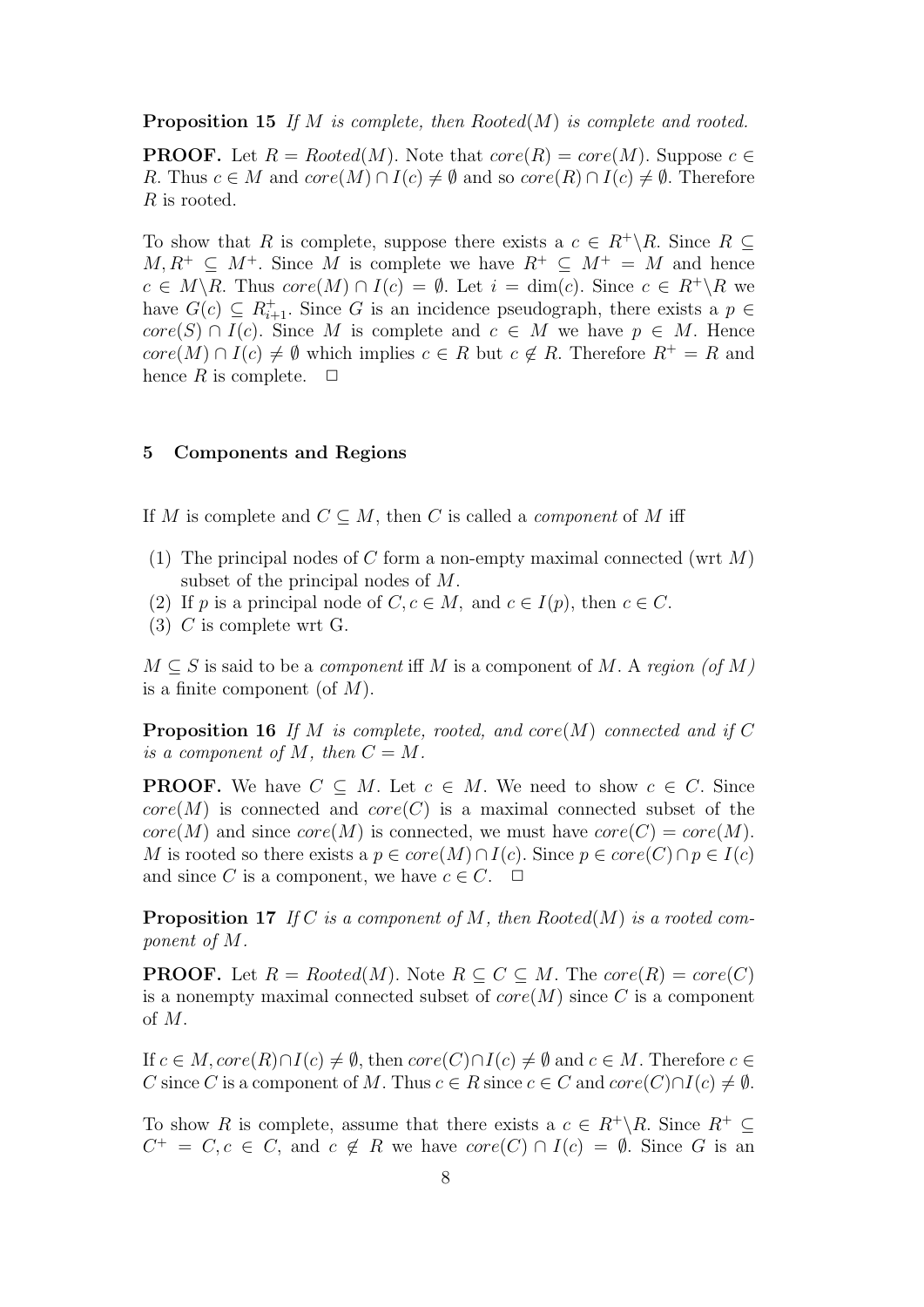incidence pseudograph, there exists a  $p \in core(S) \cap I(c)$ . By Proposition 11,  $p \in C$ . Therefore  $p \in core(R) = core(C)$  and  $p \in I(c)$  which contradicts  $core(C) \cap I(c) = \emptyset$ , since  $c \notin C$ . Therefore R is complete.

Let  $c \in R$  which implies  $c \in C$  and  $core(C) \cap I(c) \neq \emptyset$ . Therefore  $core(R) \cap I(c)$  $I(c) \neq \emptyset$  and so R is rooted.  $\Box$ 

**Proposition 18** If M is complete and  $p \in core(M)$ , then M has a unique rooted component C containing p. Furthermore  $C = core(C) \cup \{c \in M :$  $I(c) \cap core(C) \neq \emptyset$ .

**PROOF.** Let  $p \in core(M)$  for M complete. Let  $A = \{c \in core(M) : c$ and p are connected wrt  $M$ . A is a nonempty maximal connected subset of  $core(M).$ 

Let  $C = A \cup \{c \in M : A \cap I(c) \neq \emptyset\}$ .  $C \subseteq M$ . Note that  $core(C) = A$ . Thus  $core(C)$  is a non-empty maximal connected subset of M.

To show C is complete suppose there exists a  $c \in C^+ \backslash C$ . Since  $c \notin C$ , we have  $A \cap I(c) = \emptyset$ . There exists a principal node  $q \in I(c)$ . By theorem 11,  $q \in C$ which implies  $core(M) \cap I(c) \neq \emptyset$ . This implies that  $c \in C$  which contradicts the assumption that  $c \notin C$ . Therefore  $C = C^+$  and hence C is complete.

Let  $q \in core(C), c \in M$ , and  $c \in I(q)$ . Thus  $c \in M$  and  $A \cap I(c) \neq \emptyset$  which implies  $c \in C$ . Therefore C is a component of M containing p.

To show C is rooted let c be a marginal node of C. By the definition of C we have  $core(C) \cap I(c) \neq \emptyset$  and hence C is rooted.

To show C is unique, assume R is a rooted component of M containing p. Since  $core(R)$  and  $core(C)$  are both maximal connected subsets of the  $core(M)$  each containing p, we must have  $core(C) = core(R) = A$ . Let  $c \in C$  and hence  $c \in M$ . If  $c \in A$  then  $c \in R$  so assume  $c \notin A$  which implies  $A \cap I(c) \neq \emptyset$  and hence  $core(R) \cap I(c) \neq \emptyset$  which, since R is a component of M implies  $c \in R$ . So  $C \subseteq R$ . Let  $c \in R$  which implies  $c \in M$ . Since R is rooted there exists a principal node  $p \in I(c)$ . Thus  $A \cap I(c) \leq \emptyset$  which implies  $c \in C$ . Therefore  $C = R$ .  $\Box$ 

**Theorem 19** If M is complete and rooted, then the rooted components of M form a partition of M.

**PROOF.** For each  $p \in core(M)$  let  $C_p$  be the unique rooted component of M containing p. Recall that  $C_p = core(C_p) \cup \{c \in M : core(C_p) \cap I(c) \neq \emptyset\}.$ Let  $\mathbb{A} = \{C_p : p \in core(M)\}\.$  Let  $p, q \in core(M)$  and assume  $C_p \cap C_q \neq \emptyset$ . Let  $c \in C_p \cap C_q$ . Since  $C_p$  and  $C_q$  are rooted, there exists a  $p' \in core(C_p) \cap I(c)$ and there exists a  $q' \in core(C_q) \cap I(c)$ . We have  $p, p', c, q', q$  is a sequence of nodes in  $M$  each connected to the next and thus  $p$  and  $q$  are connected wrt M and thus  $p \in C_q$  which implies  $C_p = C_q$  since the rooted components of M containing  $p$  are unique. Thus A consists of disjoint subsets of  $M$ .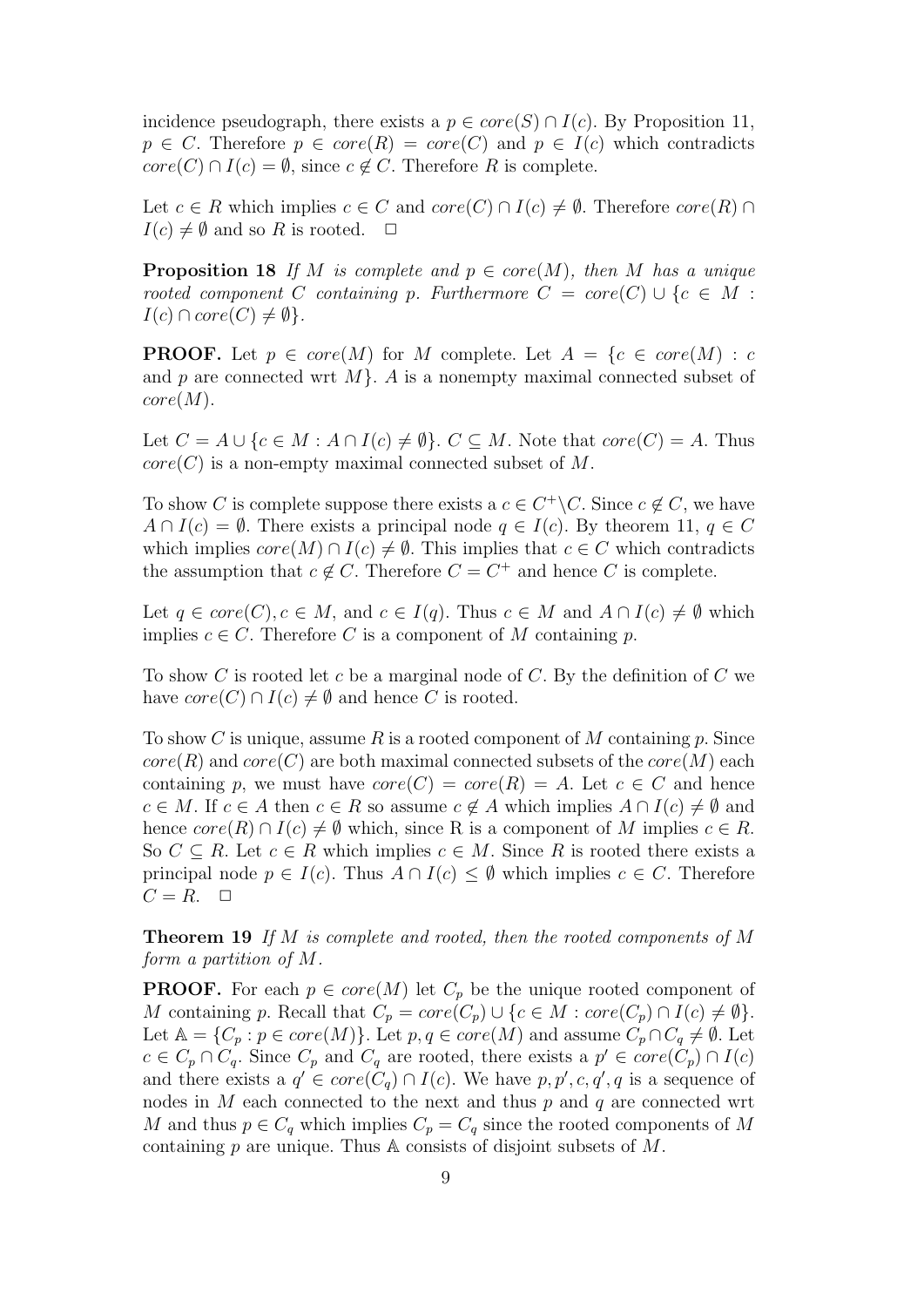Let  $c \in M$ . Since M is rooted there exists a  $p \in core(M) \cap I(c)$  and so  $c \in C_p$ which implies  $c \in \bigcup A$ . Since  $\bigcup A \subseteq M$  we conclude that  $M = \bigcup A$ .  $\Box$ 

**Theorem 20** If C is a component of Rooted $(M)$ , then C is a rooted component of M.

**PROOF.** Let  $K = Rooted(M)$  and let C be a component of K. Note that  $core(K) = core(M)$  and thus  $core(C)$  is a maximal connected subset of  $core(M).$ 

Assume  $p \in core(K)$ ,  $c \in K$ , and  $c \in I(p)$ . Thus  $core(M) \cap I(c) \neq \emptyset$  and hence  $c \in K$ . Since C is a component of K we have  $c \in C$  and since C being a component of K is complete, we have C is a component of M. Since  $C \subseteq Rooted(M)$ , we have  $core(M) \cap I(c) \neq \emptyset$ , for all  $c \in C$ . Therefore C is a rooted component of  $M$ .  $\Box$ 

Theorem 21 If M is complete and not rooted, then the set consisting of Unrooted(M) along with the rooted components of M is a partition of M.

**PROOF.** Let  $K = M\Upsilon$  *N* netral  $(M) = M \cap R$  *ooted* $(M)$ . By Theorem 15, K is complete and rooted. Thus, by Theorem 19,  $K$  is partitioned by the rooted components of K. Let  $\mathbb P$  be the collection of the rooted components of K along with the set  $Unrooted(M)$ . From Theorem 20, we have that the components of K are rooted components of M. Clearly  $M = \bigcup \mathbb{P}$ . We have the rooted components of M are disjoint and disjoint from  $Unrooted(M)$ . Therefore  $\mathbb P$ partitions  $M$ .  $\Box$ 

# 6 Definition of Topology; Closed and Open Sets

A node c of a set M is called an *inner node of* M iff  $I(c) \subseteq M$ , otherwise it is called a *border node of M.*  $M^{\nabla}$  is the set of inner nodes of M.  $\delta M$  is the set of border nodes of M and is called the border of M.

**Definition 22**  $M \subseteq S$  is said to be *closed* iff, for all  $c \in M$  and for all  $c' \in I(c)$  with  $\dim(c') < \dim(c)$ , it follows that  $c' \in M$ .

M is said to be *open* iff  $\overline{M} = S \backslash M$  is closed.

Figure 2 shows that there exists a finite, closed (and hence complete), nonempty  $M$  which has a non-rooted component (left), and also (right) that there exists an M which is closed (and hence complete) with  $M \neq core(M)^+$ ; for this, let G be defined by the diagram; let  $M = \{a, c, d\}$ . M is closed but  $core(M)^{+} = \{a, c\} \neq M$ 

Figure 3 shows on the left that there exists an M which is closed (and hence complete) and  $M^{\nabla}$  not open; for this let S and M be defined by the diagram;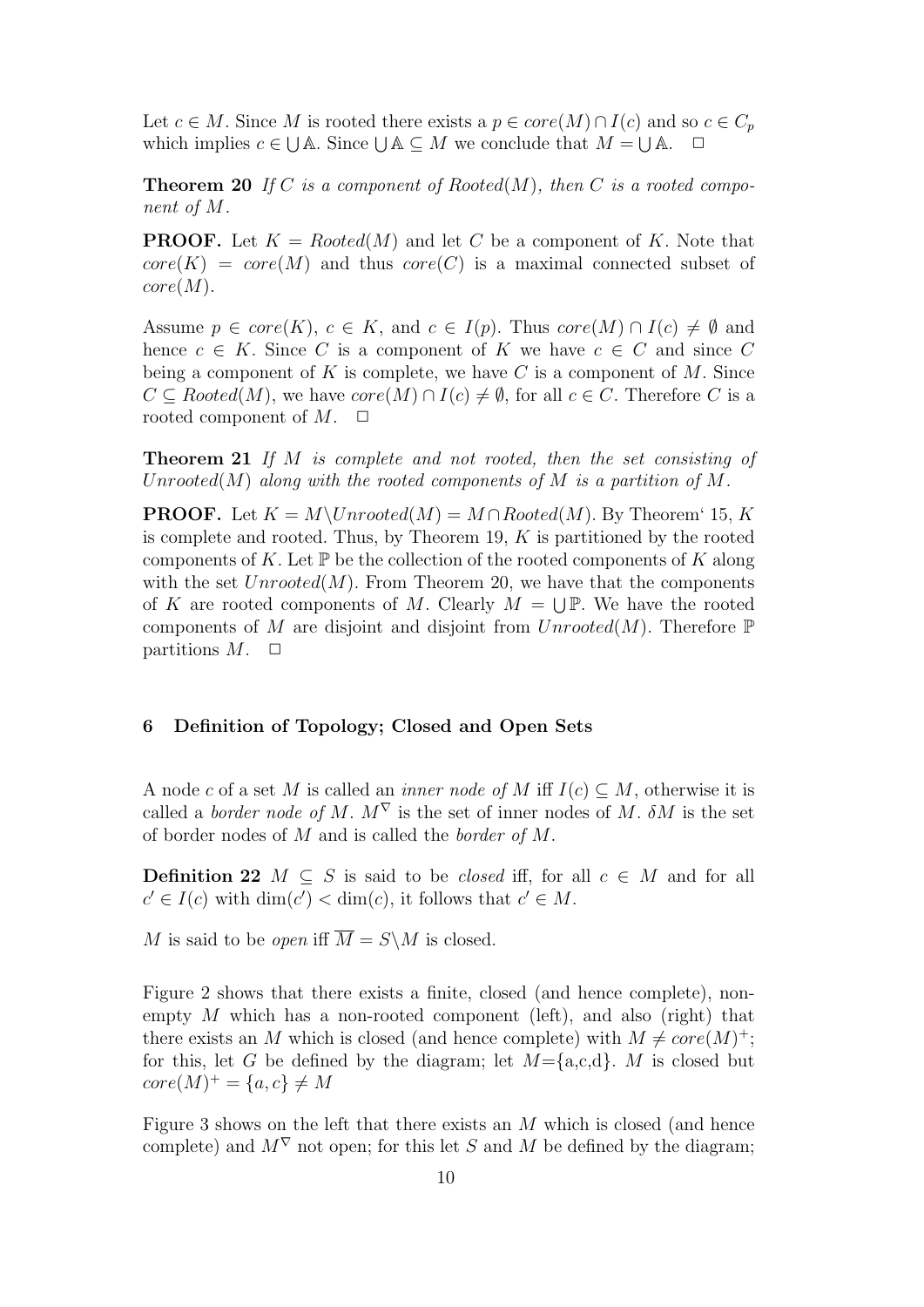

Fig. 2. Left: A finite, closed (and hence complete), non-empty  $M$  which has a non-rooted component. Right: An M which is closed (and hence complete) with  $M \neq core(M)^{+}.$ 



Fig. 3. Left: An M which is closed (and hence complete) and  $M^{\nabla}$  not open. Right: An M which is closed, not open, and  $M^{\nabla}$  not closed.



Fig. 4. Left: An M which is complete, open, not closed, and  $M^{\nabla}$  is not complete. Right: An  $M$  which is complete and  $\delta M$  is not complete, not closed, and not open.

 $M = \{b, c\} = M^+, M^{\nabla} = \{c\}$ , and  $\overline{M^{\nabla}} = \{a, b\}$  which is not closed since it is missing c. Therefore  $M^{\nabla}$  is not open. The figure shows on the right that there exists an M which is closed, not open, and  $M^{\nabla}$  not closed. For this, let S and M be defined by the diagram;  $M^{\overline{\nabla}} = \{b, c, d\}$ ,  $b \in M^{\nabla}$ ,  $\dim(a) < \dim(b)$ , and  $a \notin M^{\nabla}$ . Therefore  $M^{\nabla}$  is not closed.

Figure 4 shows on the left that there exists an  $M$  which is complete, open, not closed, and  $M^{\nabla}$  is not complete. For this, let S and M be defined by the diagram;  $M^{\nabla} = \{a\}$ . Note  $\emptyset \neq \{c' \in I(b) : \dim(c') > \dim(b)\} = a \subseteq M^{\nabla}$ , but  $b \notin M^{\nabla}$ . – The figure shows on the right that there exists an M which is complete and  $\delta M$  is not complete, not closed, and not open. For this, let S and M be defined by the diagram;  $\delta M = \{a, b, c, d\}$ . Note  $\emptyset \neq \{c' \in I(h) :$  $\dim(c') > \dim(h)$ } = {c, d}  $\subseteq \delta M$ . But  $h \notin \delta M$ . Therefore  $\delta M$  is not complete and hence not closed. Furthermore,  $g \in \overline{\delta M}$ ,  $\dim(g) > \dim(a)$ , and  $a \notin \overline{\delta M}$ . Therefore  $\delta M$  is not open.

Figure 5 shows on the left that there exists an M which is open but not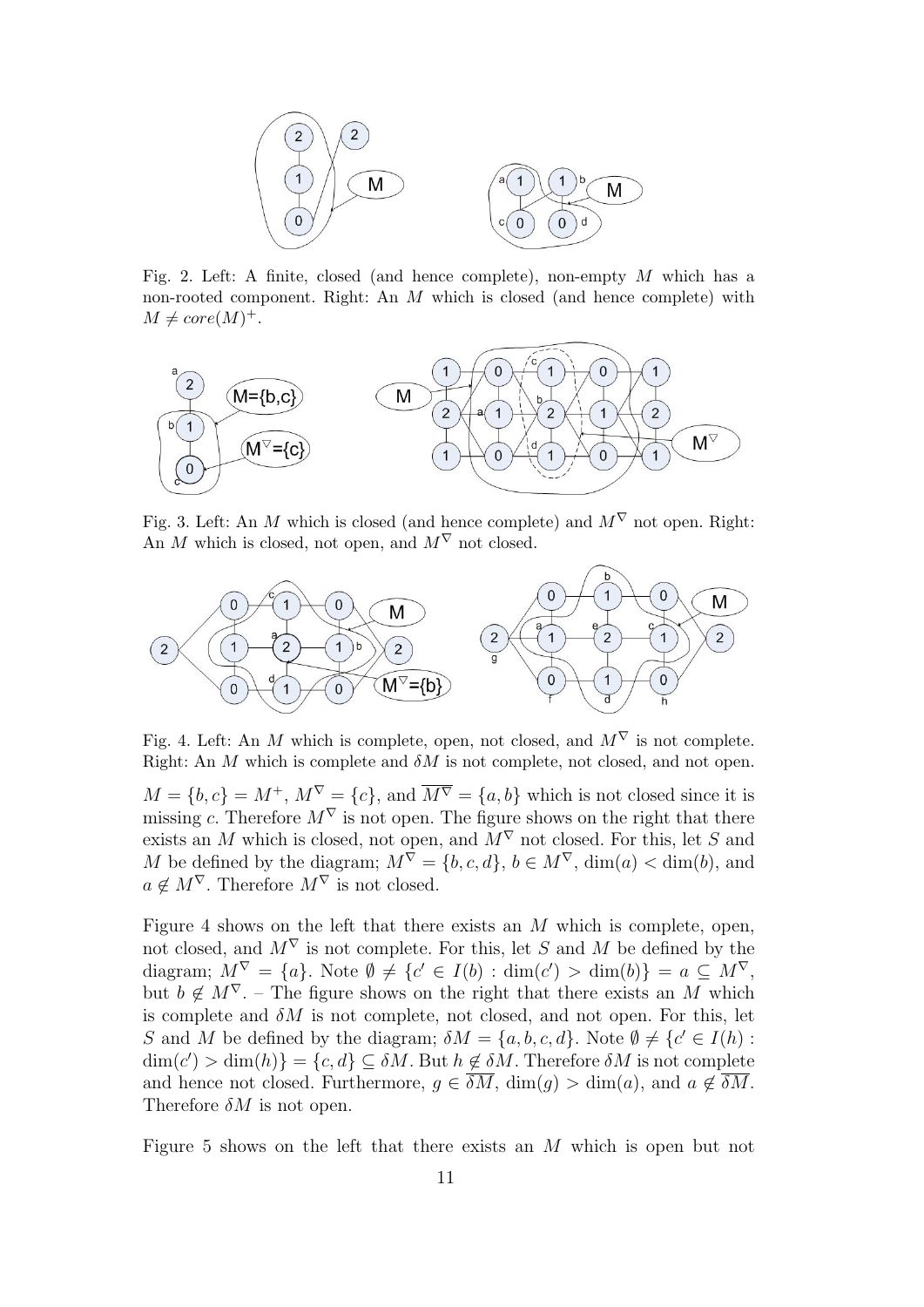

Fig. 5. Left: An M which is open but not complete. Right: A rooted, complete, finite  $M\backslash\emptyset\neq core(M)$  which is connected wrt M, but  $\mathbb{C}(M)$  is not a rooted component of M.

complete. For this, let  $S$  and  $M$  be defined by the diagram. Let  $G$  be such that  $ind(G) > 1 \wedge \exists c \in S \setminus dim(c) = 0$ . Let  $M = S\{c\}$ .  $\overline{M} = \{c\}$  is closed and thus M is open but M is not complete since for all  $c' \in I(c)$ ,  $\dim(c')$  $\dim(c) \Rightarrow c' \in M$ (vacuously) but  $c \notin M$ . – The figure shows on the right that there exists a rooted, complete, finite  $M\backslash\emptyset\neq core(M)$  which is connected wrt M, but  $\mathbb{C}(M)$  is not a rooted component of M. For this, let G be defined by the diagram and let  $M = \{a, c\}$ . M is rooted, finite, and complete. Note  $M^+ = M$  and  $\mathbb{C}(M) = \{a, c, e\}$ . We have  $e \in \mathbb{C}(M)$  but  $core(\mathbb{C}(M) = \{a\})$ . Thus  $\mathbb{C}(M)$  is not rooted since  $e \in \mathbb{C}(M)$  and  $core(\mathbb{C}(M) \cap I(c) = \emptyset$ .

**Proposition 23** M is open iff, for all  $c \in M$  and  $c' \in I(c)$  with  $\dim(c') >$  $\dim(c)$ , it follows that  $c' \in M$ .

**PROOF.** Assume M is open,  $c \in M$ ,  $c' \in I(c)$  and  $\dim(c') > \dim(c)$ . If  $c' \in \overline{M}$  which is closed since M is open, we would have  $c \in \overline{M}$ . Therefore  $c' \in M$ .

Assume that for all  $c \in M$  and  $c' \in I(c)$  with  $\dim(c') > \dim(c)$  it follows that  $c' \in M$ , and suppose  $c \in \overline{M}$ ,  $c' \in I(c)$  and  $\dim(c') < \dim(c)$ . If  $c' \in M$  this would imply that  $c \in M$ . Thus  $c' \in \overline{M}$ . Therefore  $\overline{M}$  is closed and hence M is open.  $\Box$ 

**Proposition 24** *M* is closed iff  $\overline{M}$  is open.

**PROOF.**  $\overline{\overline{M}} = M$ 

**Proposition 25** M is complete iff  $\emptyset \neq G(c) \subseteq M \Rightarrow c \in M$ .

**PROOF.** Assume M is complete. Thus  $M = M^+$ . Thus, by Theorem 4,

$$
\emptyset \neq G(c) \subseteq M^+ = M \Rightarrow c \in M.
$$

Assume

$$
\emptyset \neq G(c) \subseteq M \Rightarrow c \in M
$$

Then M satisfies Properties (1) and (2) of Theorem 4. It follows that  $M =$  $M^+$ .  $\Box$ 

Theorem 26 If M is closed, then M is complete.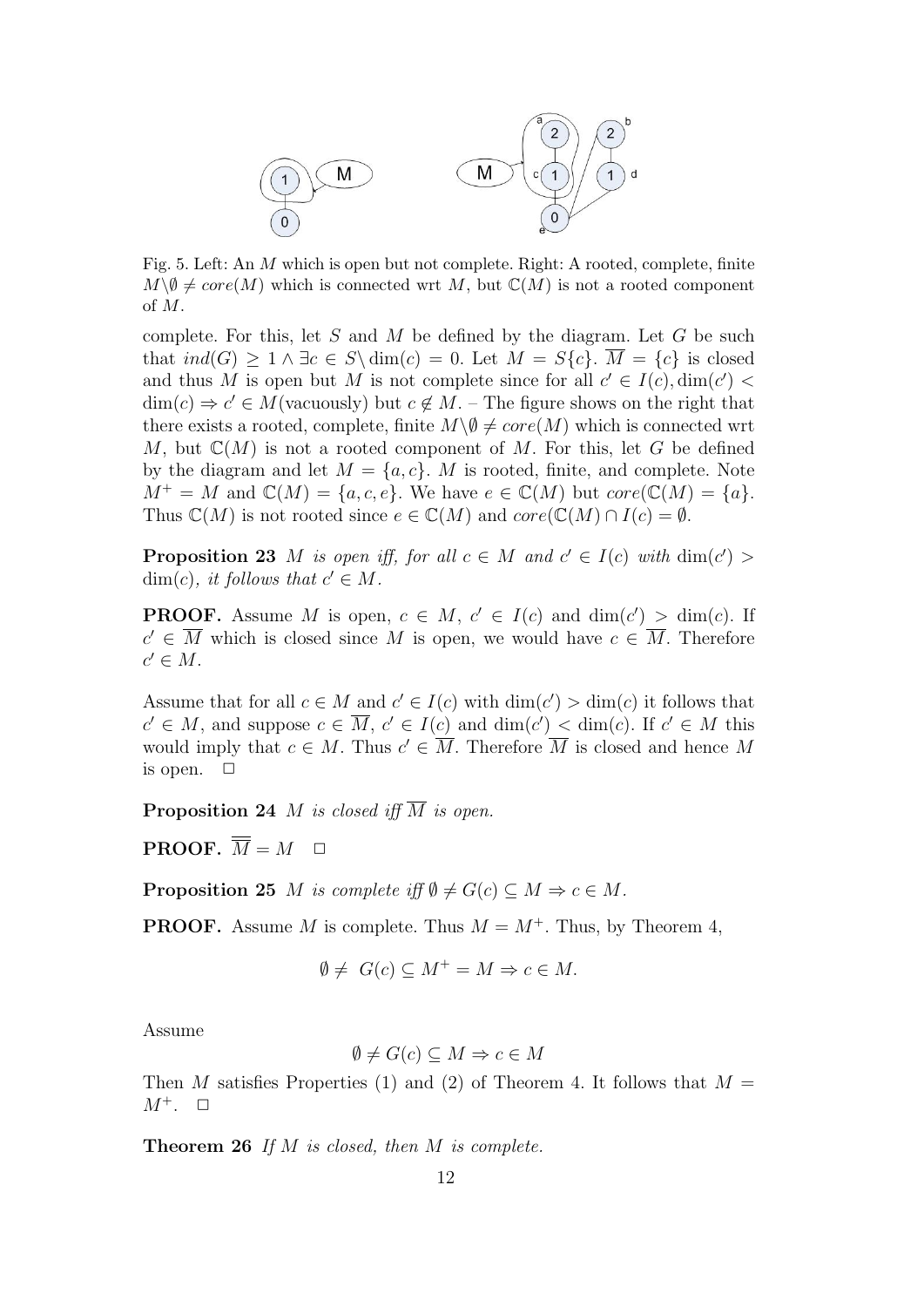**PROOF.** Suppose M is closed. We claim  $M_i^+ \subseteq M$  for  $0 \le i \le n$  where  $n = ind(G)$ . Recall  $M_n^+ = M$  so the claim is true for  $i = n$ .

Assume  $M_i^+ \subseteq M$  for some  $0 < i \leq n$  and let  $c \in M_{i-1}^+$ . Note that  $\dim(c) =$  $i-1 < n$ , so  $G(c) \neq \emptyset$  and thus  $\emptyset \neq G(c) \subseteq M_i^+$ . Hence there exists a  $c' \in G(c)$ . Thus  $c' \in I(c)$  and  $\dim(c') > \dim(c)$ . By assumption  $M_i^+ \subseteq M$ . Hence  $c' \in M$ . Since M is closed, this implies  $c \in M$ . Therefore  $M_i^+ \subseteq M$  for all i satisfying  $0 < i \leq n$ . This implies  $M^+ = M$  and therefore M is complete.  $\Box$ 

**Theorem 27** If M is closed, then  $M^{\nabla}$  is complete.

**PROOF.** Assume M is closed and  $\emptyset \neq G(c) \subseteq M^{\nabla}$ . To show  $c \in M^{\nabla}$  let  $b \in I(c)$ . Note that there exists a  $c' \in I(c)$  satisfying  $\dim(c') > \dim(c)$  and  $c' \in M^{\nabla}$ . Thus  $I(c') \subseteq M$ . We have  $c' \in I(c)$ ,  $c \in I(c')$  and hence  $c \in M$ .

If  $\dim(b) > \dim(c)$ , then by assumption  $b \in M^{\nabla} \subset M$ . If  $\dim(b) = \dim(c)$ , then  $b = c$  which implies  $b \in M$ . If  $\dim(b) < \dim(c)$ , then  $b \in M$  since M is closed.  $\square$ 

**Proposition 28** M is open and closed iff  $\delta M = \emptyset$  iff  $M = M^{\nabla}$ . **PROOF.**  $\delta M = M \backslash M^{\nabla}$ . Thus  $\delta M = \emptyset$  iff  $M = M^{\nabla}$ .

Assume M is open and closed and let  $c \in M$ . To show  $c \in M^{\nabla}$ , let  $c' \in I(c)$ . If  $\dim(c') > \dim(c)$ , then  $c' \in M$  since M is open. If  $\dim(c') = \dim(c)$ , then  $c' = c$  and hence  $c \in M$ . If  $\dim(c') < \dim(c)$ , then  $c' = c$  and hence  $c \in M$ since M is closed. Therefore  $M = M^{\nabla}$ .

Assume  $M = M^{\nabla}$  and suppose  $c \in M$  satisfies  $c' \in I(c)$ . It follows that  $I(c) \subseteq M$  since  $M = M^{\nabla}$  and thus  $c' \in M$   $\Box$ 

# 7 Topological Closure

In this section we show that any finite set  $M \subseteq S$ , where  $\emptyset \neq core(M)$  is connected wrt M, does have a unique topologic closure.

**Proposition 29** If D is closed and  $M \subseteq D$ , then

(1) for all  $i \in \mathbb{N}$ ,  $\mathbb{C}(M, i) \subseteq D$  $(2)$   $\mathbb{C}(M) \subseteq D$ 

**PROOF.** Property (2) follows from Property (1) since  $\mathbb{C}(M) = \bigcup_{i=0}^{\infty} \mathbb{C}(M, i)$ .

Let  $n = ind(G)$ . Note that  $\mathbb{C}(M, i) = \emptyset$ , for all  $i > n$ . We prove Property (1) by induction. Since  $\mathbb{C}(M, 0) = M$  we have  $\mathbb{C}(M, 0) \subset D$ .

Assume  $\mathbb{C}(M, i) \subseteq D$  and let  $c \in \mathbb{C}(M, i+1)$  for some  $0 \leq i \leq n$ . By definition there exists a descendence path  $\{p_0, \ldots, p_{i+1}\}\$  with  $c = p_0$  and  $p_{i+1} \in M$ . For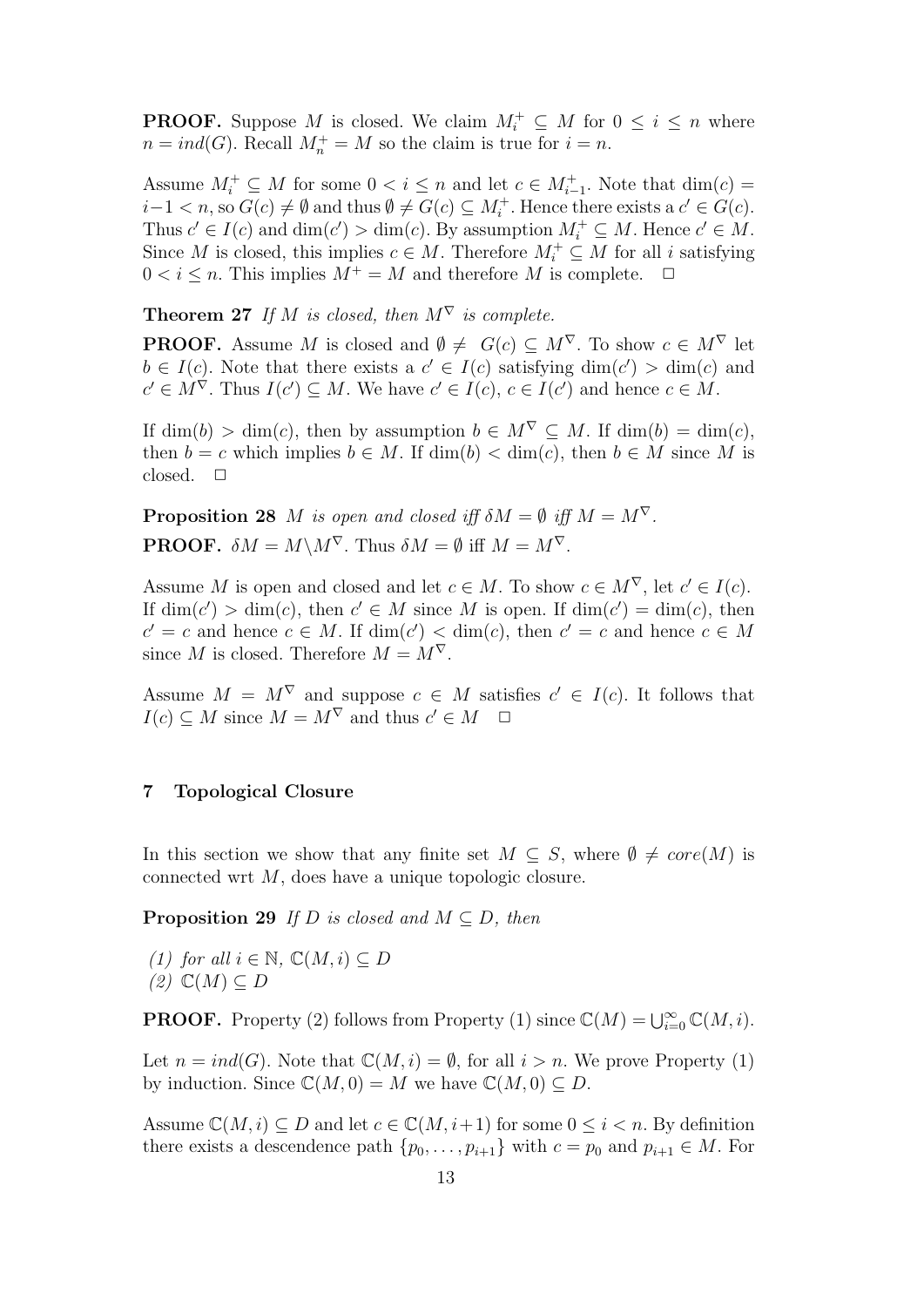$0 \leq j \leq i$  let  $s_j = p_{j+1}$ . We have  $s_i = P_{i+1} \in M$  so  $s_0 \in \mathbb{C}(M, i)$ . By the assumption we have  $s_0 \in D$ . Hence  $p_1 \in D$  and  $p_0 \in I(p_1)$ . Since D is closed,  $c = p_0 \in D$ .  $\Box$ 

Corollary 30 If D is closed,  $M \subseteq D$ , and if  $\{p_0, \ldots, p_k\}$  is a descendence path with  $p_k \in M$ , then  $p_0 \in D$ .

**Proposition 31**  $\mathbb{C}(M, i + 1) = \{c \in S : \exists c' \in \mathbb{C}(M, i) \cap I(c) \text{ with } \dim(c)$  $\dim(c')\}$ 

**PROOF.** Let  $A = \{c \in S : \exists c' \in \mathbb{C}(M, i) \cap I(c) \text{ with } \dim(c) < \dim(c')\}$  and let  $c \in \mathbb{C}(M, i+1)$ . By definition, there exists a descendence path  $\{p_0, \ldots, p_{i+1}\}\$ with  $c = p_0$  and  $p_{i+1} \in M$ .

Let  $c' = p_1$ . Thus, since  $c = p_0 \in I(c')$  and  $\dim(c) < \dim(c')$ . Let  $s_j = p_{j+1}$ for  $0 \leq j \leq i+1$ . Then,  $\{s_0, \ldots, s_i\}$  is a descendence path with  $c' = s_0$  and  $s_i = p_{i+1} \in M$ . Hence  $c' \in \mathbb{C}(M, i)$  and thus  $c \in A$ .

Let  $c \in A$ . Then there exists a  $c' \in \mathbb{C}(M, i)$  such that  $c' \in I(c)$  and  $\dim(c)$  $\dim(c')$ . There exists a descendence path  $\{p_0, \ldots, p_i\}$  such that  $c' = p_0$  and  $p_i \in M$ . Let  $s_0 = c$  and for  $0 \leq j \leq i$ , let  $s_j = p_{j-1}$ . We note that  $\{s_0, \ldots, s_{i+1}\}\$ is a descendence path from C to  $p_i \in M$  and hence  $c \in \mathbb{C}(M, i+1)$ . Therefore  $\mathbb{C}(M, i+1) = A. \quad \Box$ 

**Proposition 32** If M is finite, then  $\mathbb{C}(M)$  is finite.

**PROOF.** Assume M is finite. Thus  $\mathbb{C}(M, 0) = M$  is finite. Let  $n = ind(G)$ and assume  $\mathbb{C}(M, i)$  is finite for  $0 \leq i \leq n$ . By Proposition 31

 $\mathbb{C}(M, i + 1) = \{c \in S : \exists c' \in \mathbb{C}(M, i) \cap I(c) \land \dim(c) < \dim(c')\}$ 

Note that if  $c \in \mathbb{C}(M, i+1)$ , then there exists a  $c' \in \mathbb{C}(M, i)$  such that  $c \in I(c')$ . And thus

 $\mathbb{C}(M, i+1) \subseteq \bigcup \{I(c') : c' \in \mathbb{C}(M, i)\}\$ 

which is a finite union of finite sets and therefore finite.  $\Box$ 

Corollary 33 If M is finite, then  $M^+$  is finite. **PROOF.**  $M^+ \subseteq \mathbb{C}(M)$ .  $\Box$ 

**Definition 34**  $c \in S$  is said to be *invalid wrt* M iff  $c \notin M \wedge c' \in M \wedge I(c) \neq \emptyset$ . The set of all nodes invalid wrt M is called the *boundary of M*.

**Proposition 35** If G is monotonic and  $M \subseteq S$ , then  $\mathbb{C}(M) = M \cup \mathbb{C}(M, 1)$ . **PROOF.** Let  $A = M \cup \mathbb{C}(M, 1) = \mathbb{C}(M, 0) \cup \mathbb{C}(M, 1)$ . Let  $n = ind(G)$ . We will show  $\mathbb{C}(M, i) \subseteq \mathbb{C}(M, 1)$  for all  $i, 1 \leq i \leq n$ , by induction. Clearly it is true for  $i = 1$ .

Assume  $\mathbb{C}(M, i) \subseteq \mathbb{C}(M, 1)$  and let  $c \in \mathbb{C}(M, i + 1)$ . Thus there exists a descendence path  $\{p_0, \ldots, p_k\}$  such that  $c = p_0$  and  $p_{i+1} \in M$ . For  $0 \leq$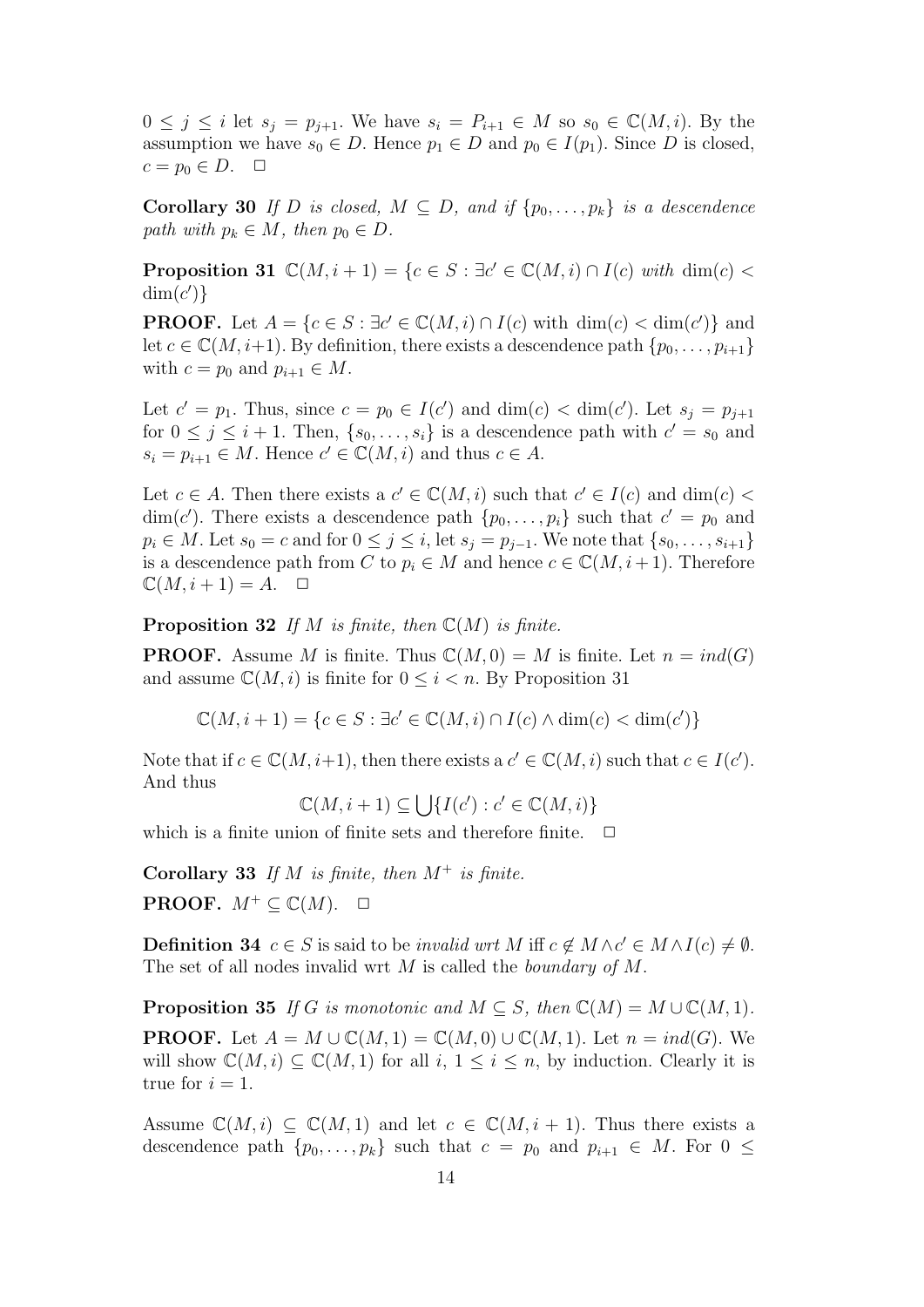$j \leq i$  define  $s_j = p_{j+1}$ . So  $p_1 = s_0 \in \mathbb{C}(M, i)$ . By assumption,  $p_1 = c_0 \in$  $\mathbb{C}(M, 1)$ . Thus there exists a descendence path  $\{t_0, t_1\}$  such that  $p_1 = t_0$  and  $t_1 \in M$ . We have  $c = p_0 \in I(p_1)$ ,  $\dim(c) < \dim(p_1)$ ,  $t_0 = p_0 \in I(t_1)$ , and  $\dim(p_1)$  <  $\dim(t_1)$ . Since G is monotonic this implies  $c \in I(t_1)$ . Thus, for  $r_0 = c, r_1 = t_1, \{r_0, r_1\}$  is a descendence path with  $c = r_0$  and  $r_1 \in M$ . Therefore  $c \in \mathbb{C}(M, 1)$ .  $\Box$ 

**Theorem 36**  $\mathbb{C}(M)$  is the smallest closed set containing M

**PROOF.**  $M = \mathbb{C}(M, 0) \subset \mathbb{C}(M)$ . To show  $\mathbb{C}(M)$  is closed, let  $c \in \mathbb{C}(M)$ and  $c' \in I(c)$  such that  $\dim(c') < \dim(c)$ . Then there exists a descendence path  $\{p_0, \ldots, p_k\}$  such that  $c = p_0$  and  $p_k \in M$ . Define  $s_0 = c'$  and for  $1 \leq j \leq k+1$ , define  $s_j = p_{j-1}$ . Thus  $\{s_0, \ldots, s_{k+1}\}\$ is a descendence path with  $c' = s_0 \wedge s_{k+1} \in M$ . Hence  $c' \in \mathbb{C}(M)$  and therefore  $\mathbb{C}(M)$  is closed.

Suppose  $M \subseteq D$  and D is closed. By Proposition 29,  $\mathbb{C}(M) \subseteq D$ .  $\Box$ 

**Proposition 37**  $core(M^+) = core(M)$ 

**PROOF.** Let  $n = ind(G)$  and let  $p \in core(M^+)$ . Thus  $dim(p) = n$  which implies  $p \in M_n^+ = M$  which implies  $p \in core(M)$ . Therefore  $core(M^+) \subseteq$  $core(M)$ . Since  $m \subseteq M^+$ , we have  $core(M) \subseteq core(M^+)$ . Therefore  $core(M^+)$  $core(M). \quad \Box$ 

**Proposition 38**  $core(\mathbb{C}(M)) = core(M)$ 

**PROOF.** Let  $n = ind(G)$ . Since  $M \subseteq \mathbb{C}(M)$ , we have  $core(M) \subseteq core(\mathbb{C}(M))$ . Let  $p \in core(\mathbb{C}(M))$ . Thus there exists a descendence path  $\{p_0, \ldots, p_k\}$  such that  $p = p_0$  and  $p_k \in m$ . Since  $\dim(p) = n, k = 0$ . Thus  $p = p_k \in M$ . Therefore  $core(\mathbb{C}(M)) = core(M). \quad \Box$ 

Proposition 39  $M^+ \subset \mathbb{C}(M)$ 

**PROOF.**  $\mathbb{C}(M)$  is closed and therefore complete and contains M. Since  $M^+$ is the smallest complete set containing  $M, M^+ \subset \mathbb{C}(M)$ .  $\Box$ 

Proposition 40  $\mathbb{C}(M) = \mathbb{C}(M^+)$ 

**PROOF.**  $M^+ \subseteq \mathbb{C}(M)$  and  $\mathbb{C}(M)$  is closed. It follows from Proposition 36 that  $\mathbb{C}(M^+) \subset \mathbb{C}(M)$ . Since  $M \subset M^+$ , it follows that  $\mathbb{C}(M) \subset \mathbb{C}(M^+)$ Therefore  $\mathbb{C}(M) = \mathbb{C}(M^+)$ .  $\Box$ 

**Proposition 41** If M is finite,  $core(M)$  is non-empty and connected wrt M, then  $\mathbb{C}(M)$  is a closed region.

**PROOF.**  $\mathbb{C}(M)$  is finite since M is finite.  $\mathbb{C}(M)$  is closed and therefore complete.  $core(\mathbb{C}(M)) = core(M)$  is a non-empty maximal connected subset of core(M). Suppose  $p \in core(\mathbb{C}(M)) \cap I(c)$ . If  $c = p$  then  $c \in \mathbb{C}(M)$  so assume  $c \neq p$ . We have  $p \in core(\mathbb{C}(M)), c \in I(p)$  and  $\dim(c) < \dim(p)$ . Since  $\mathbb{C}(M)$ is closed,  $c \in \mathbb{C}(M)$ . Therefore  $\mathbb{C}(M)$  is a component. Hence  $\mathbb{C}(M)$  is a closed component.  $\square$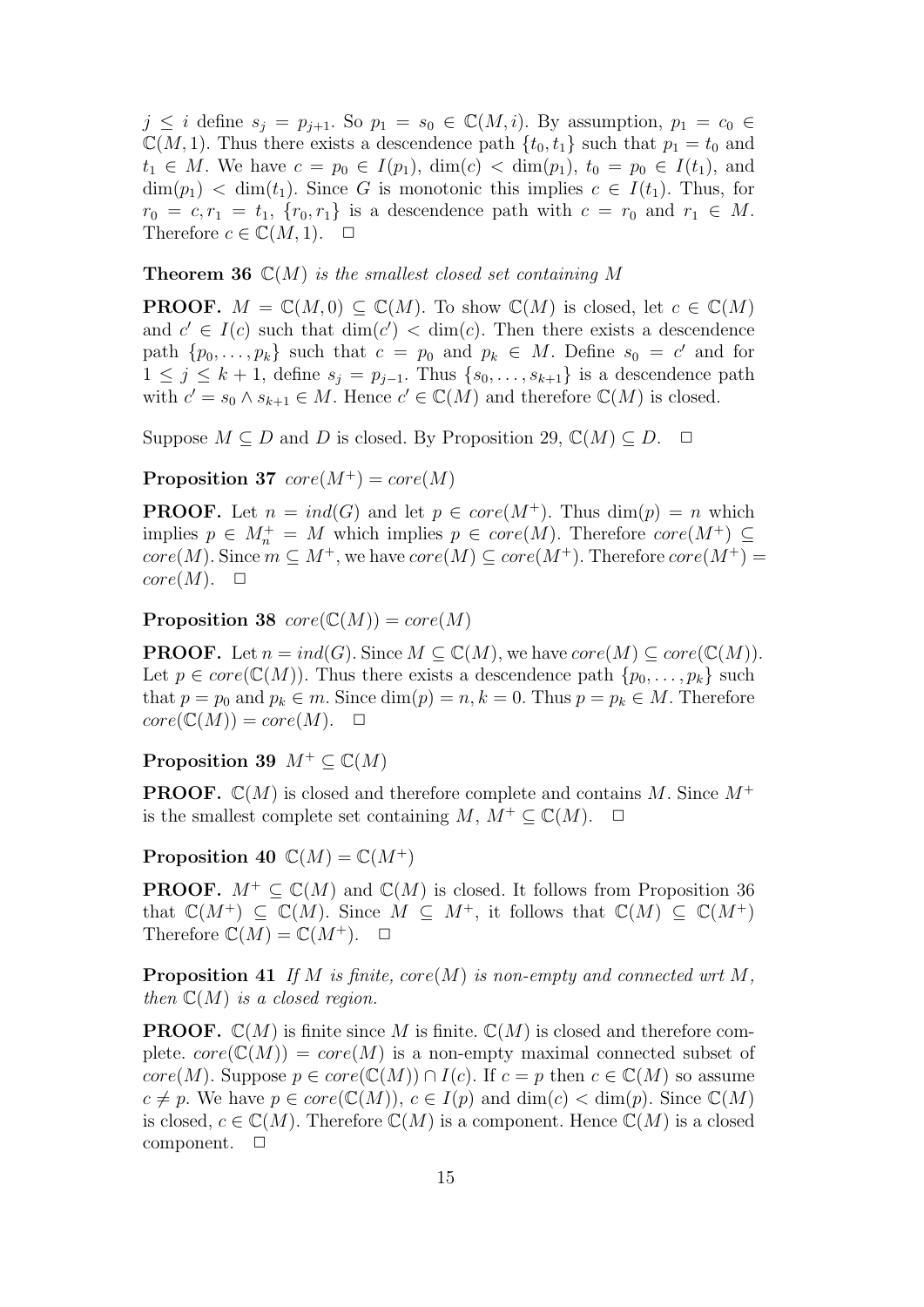**Proposition 42** If  $G = [S, I, \text{dim}]$  is monotonic and if M is a rooted subset of S, then  $\mathbb{C}(M)$  is rooted.

**PROOF.** Let c be a marginal node of  $\mathbb{C}(M)$ . If  $c \in M$ , then core $(M) \cap$  $I(c) \neq \emptyset$  since M is rooted. So assume  $c \notin M$ . Since G is monotonic we have from Proposition 35 that  $c \in \mathbb{C}(M, 1)$ . So there exists a descendence path  $\{p_0, p_1\}$  such that  $c = p_0$  and  $p_1 \in M$ . If  $p_1 \in core(M) = core(\mathbb{C}(M))$ , then  $p_1 \in core(\mathbb{C}(M)) \cap I(c)$ . Assume  $p_1 \notin core(M)$ . Thus  $p_1$  is marginal in M. Since M is rooted there exists a  $p \in core(M) \cap I(p_1)$ . We have  $c \in I(p_1)$ ,  $\dim(c) < \dim(p_1)$ ,  $p_1 \in I(p)$  and  $\dim(p_1) < \dim(p)$ . Since G is monotonic this implies  $c \in I(p)$ . Thus  $p \in core(M) = core(\mathbb{C}(M))$ . Therefore  $\mathbb{C}(M)$  is rooted.  $\Box$ 

**Proposition 43** If  $M \subseteq S$ ,  $\emptyset \neq core(M)$  is connected wrt M, then  $\mathbb{C}(M)$  is a closed component containing M.

**PROOF.** Note that  $M \subset \mathbb{C}(M)$  and  $core(\mathbb{C}(M)) = core(M)$  is a non-empty maximal connected subset of  $core(M)$ . Assume  $p \in core(\mathbb{C}(M))$ ,  $c \in \mathbb{C}(M)$ , and  $p \in I(c)$ . If  $p = c$ , then  $c \in \mathbb{C}(M)$ , otherwise  $\dim(c) < \dim(p)$ . Since  $p \in \mathbb{C}(M)$  and  $\mathbb{C}(M)$  we have  $c \in \mathbb{C}(M)$ . Thus  $\mathbb{C}(M)$  is complete. Since  $\mathbb{C}(M)$  is also closed, we have  $\mathbb{C}(M)$  is a closed component containing M.  $\Box$ 

**Theorem 44** If  $M \subseteq S$  is finite and if  $\emptyset \neq core(M)$  is connected wrt M, then  $\mathbb{C}(M)$  is the unique closure of M.

**PROOF.** From Propositions 43 and 32,  $\mathbb{C}(M)$  is a finite closed component. Since  $M \subseteq \mathbb{C}(M)$ ,  $\mathbb{C}(M)$  is a closed region containing M.

Suppose R is a closed region containing M. Let  $n = ind(G)$ . To show  $\mathbb{C}(M) \subset$ R, we show  $\mathbb{C}(M, i) \subseteq R$  for  $0 \leq i \leq n$ . Note that  $\mathbb{C}(M, 0) = M \subseteq R$ . Assume  $\mathbb{C}(M, i) \subseteq R$  for some i,  $0 \leq i \leq n$  and let  $c \in \mathbb{C}(M, i + 1)$ . By Proposition 31, there exists a  $c' \in \mathbb{C}(M, i)$  such that  $c' \in I(c)$  and  $\dim(c) < \dim(c')$ . Hence  $c' \in R$ ,  $c' \in I(c)$ , and  $\dim(c) < \dim(c')$ . Since R is closed this implies  $c' \in R$ . Therefore,  $\mathbb{C}(M, i) \subseteq R$ , for all  $i, 0 \leq i \leq n$ , and hence  $\mathbb{C}(M)$  $\bigcup_{i=0}^n \mathbb{C}(M,i) \subseteq R$ . Therefore  $\mathbb{C}(M)$  is the smallest closed region containing  $M. \square$ 

**Definition 45** Suppose  $M \subseteq S$  is finite and if  $\emptyset \neq core(M)$  is connected wrt M, then we denote the unique (topological) *closure* of M by  $M^{\bullet}$ .

#### 8 Open and Closed Regions; Complete Sets

**Proposition 46** If  $M \subseteq S$  is finite then M is a closed region iff

- (1)  $\emptyset \neq core(M)$  is a non-empty, maximal connected subset of core $(M)$ .
- (2) For all  $c \in M$ ,  $c' \in I(c)$  and  $\dim(c') < \dim(c)$  it follows that  $c' \in M$ .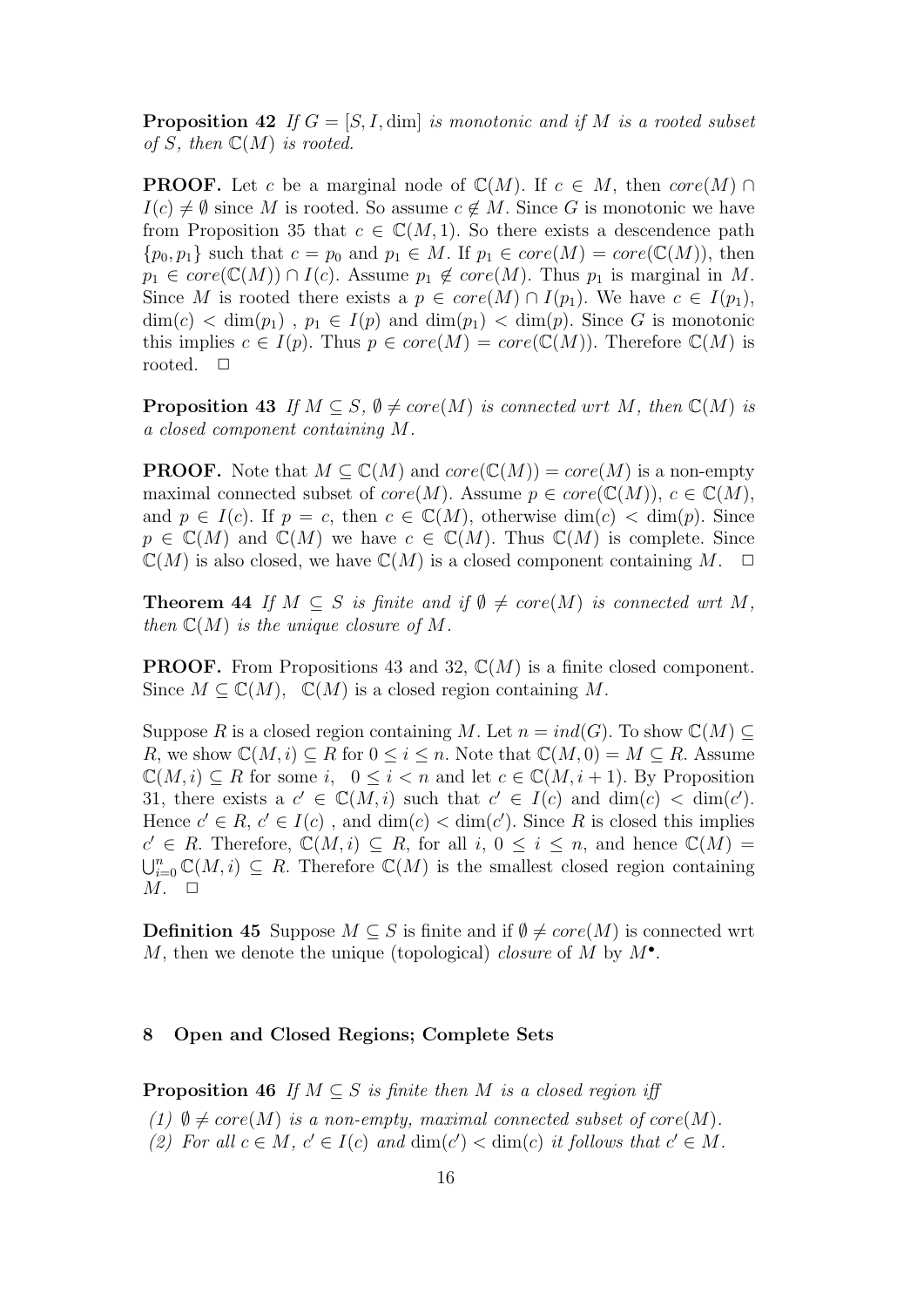**PROOF.** Assume M is a closed region. Then Property  $(1)$  follows from the fact that  $M$  is a component. Property (2) follows from the fact that  $M$  is closed.

Assume M satisfies Properties  $(1)$  and  $(2)$ . From Property  $(2)$ , M is closed and hence complete.

Assume p is a principal node of M,  $c \in I(p)$ , and  $c \in I(p)$ . If  $c = p$ , then  $c \in M$ . So assume  $s \neq p$ . We have  $p \in M, c \in I(p)$ , and  $\dim(c) < \dim(p)$ . Since M is closed, this implies  $c \in M$ . It follows that M is a closed region.  $\Box$ 

**Proposition 47** Let M be a finite subset of S where  $G = [S, I, \text{dim}]$  is an n-incidence pseudograph. Then

 $(1)$  M is an open region of G iff  $(1.1)$  core $(M)$  is non-empty and connected,  $(1.2) \text{ core}(M) \cap I(c) \neq \emptyset \Rightarrow c \in M, \text{ and}$  $(1.3)$  if dim(c)  $\lt n$ , then  $c \in M \Leftrightarrow G(c) \subseteq M$ . (2) If G is monotonic then, M is an open region of G iff  $(2.1)$  core(M) is non-empty and connected, and  $(2.2)$  if dim(c)  $\lt n$ , then  $c \in M \Leftrightarrow core(S) \cap I(c) \subseteq M$ .

**PROOF.** Assume M is an open region of G. Properties  $(1.1)$  and  $(1.2)$  follow directly from the fact that  $M$  is a component. To prove Property  $(1.3)$ , first assume dim(c)  $\lt n$  and  $c \in M$  and  $b \in G(c)$ . Thus  $b \in I(c)$  and dim(c)  $\lt$ dim(b). Since M is open by Proposition 23,  $b \in M$ . Thus  $G(c) \subseteq M$ .

Next assume dim(c)  $\lt n$  and  $G(c) \subseteq M$ . There exists a  $p \in core(S) \cap I(c)$ . Thus  $c \in I(p)$  and  $\dim(c) < \dim(p)$  which implies  $p \in G(c) \subseteq M$ . Hence  $p \in M$ . Since M is closed this implies  $c \in M$ . Therefore Property (1.3) is satisfied by M.

Assume M is a region satisfying Properties  $(1.1)$ ,  $(1.2)$ , and  $(1.3)$ . To show M is open assume  $c \in M$ ,  $c' \in I(c)$ , and  $\dim(c') > \dim(c)$ . By Property (1.3),  $c' \in M$ . Thus, by Proposition 23, M is open.

To show that M is complete suppose  $c \in M^+\backslash M$ . Thus  $G(c) \subseteq M_{i+1}$  where  $i = \dim(c)$ . It follows, by Property (1.3), that  $c \in M$ . This contradiction establishes  $M^+ = M$  and hence M is complete. Thus we have M is an open region.  $\square$ 

Figure 6 shows that there exists an M which is finite,  $core(M) \neq \emptyset$ , connected, open, complete, and satisfies

$$
\dim(c) < ind(G) \Rightarrow (c \in M \Leftrightarrow D(c) \subseteq M)
$$

but is not a component as it fails to satisfy  $core(M) \cap I(c) \neq \emptyset \Rightarrow c \in M$ .

**Theorem 48** If M is closed, then  $bd(M) = \emptyset$ .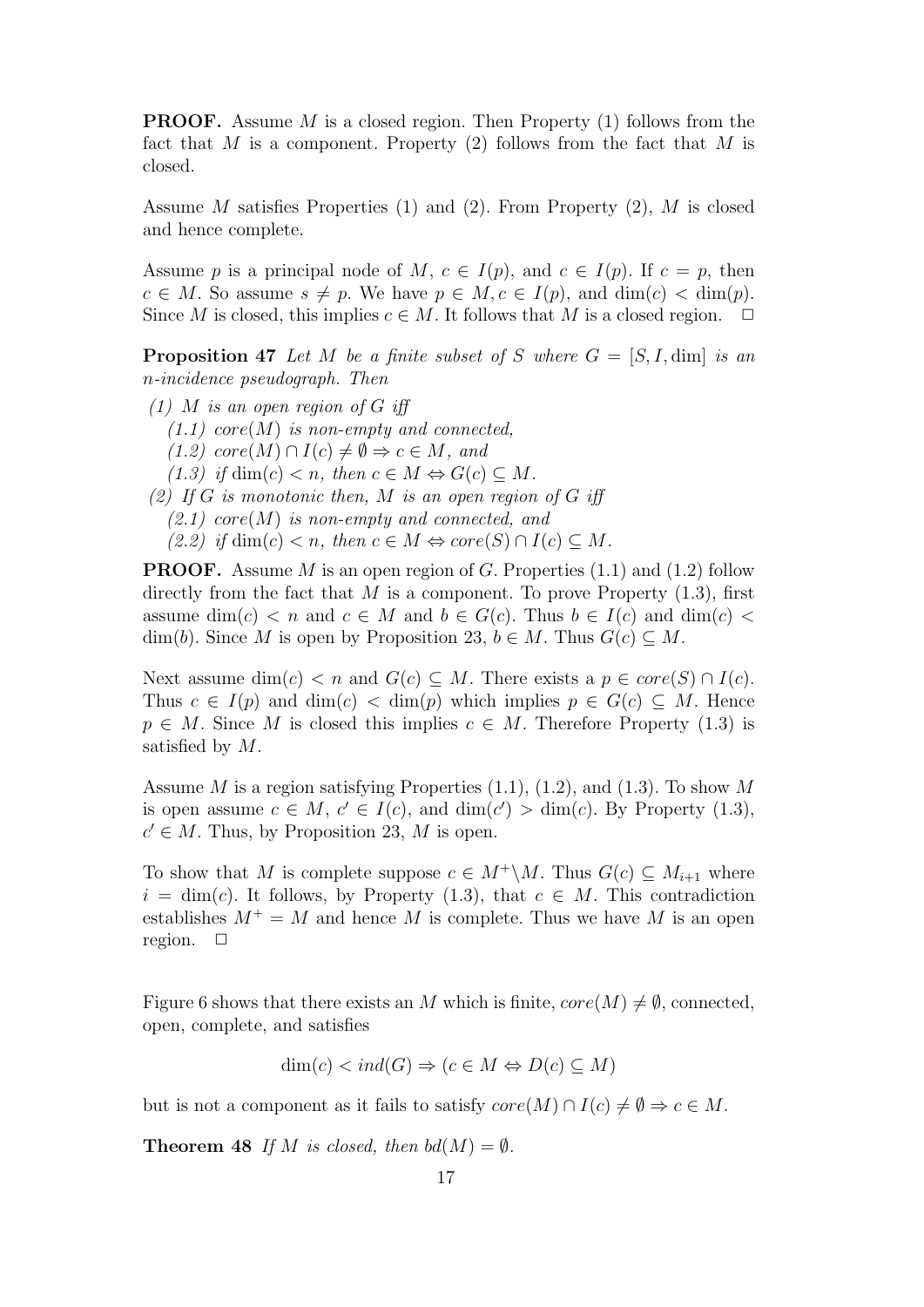

Fig. 6. A finite set M which is not a component.

**PROOF.** Assume M is closed and  $c \in bd(M)$ . Thus  $c \notin M$  and there exists a  $p \in core(M) \cap I(c)$ . Hence  $p \in I(c)$ ,  $p \in M$ , and  $\dim(c) < \dim(p)$ . Since M is closed this implies  $c \in M$  but  $c \notin M$ . Therefore  $bd(M) = \emptyset$ .  $\Box$ 

**Theorem 49** If  $bd(M) = \emptyset$ , then M is complete.

**PROOF.** Suppose M is not complete. Thus there exists a  $c \in M^+\backslash M$ . Since there exists a principal node  $p \in I(c)$ , we have by Proposition 11,  $p \in core(M) \cap I(c)$ . Since  $c \notin M$  this implies  $c \in bd(M)$ . But  $bd(M) = \emptyset$ . Therefore M is complete.  $\Box$ 

The following are some technical specifications, needed in the following auxiliary considerations.

A node c is an upward rooted point of a set M iff  $c \in M$  and there exists a descendence path  $\{p_0, \ldots, p_k\}$  with

$$
c = p_0 \land p_k \in core(M) \land \forall i (0 \leq i \leq k \rightarrow p_i \in M)
$$

The set of all upward rooted points of M is denoted by  $URP(M)$ .

A node c is a *downward exit point* of M iff  $c \notin M$  and there exists a  $c' \in$  $M \cap I(c)$  with  $\dim(c) < \dim(c')$ . The set of all downward exit points of M is denoted by  $DXP(M)$ .

A node c is an upward exit point of M iff  $c \notin M$  and there exists a  $c' \in M \cap I(c)$ with  $\dim(c) > \dim(c')$ . The set of all upward exit points of M is denoted by  $UXP(M).$ 

**Proposition 50** *M* is closed iff  $DXP(M) = \emptyset$ .

**PROOF.** Assume M is closed and suppose there exists a  $c \in DXP(M)$ . Thus  $c \notin M$  and there exists a  $c' \in M \cap I(c)$  such that  $\dim(c) < \dim(c')$ . Since M is closed this implies  $c \in M$ . This contradiction establishes  $DXP(M) = \emptyset$ .

Assume  $DXP(M) = \emptyset$  and let  $c \in M, c' \in I(c)$  such that  $\dim(c') < \dim(c)$ . Since  $DXP(M) = \emptyset$ , this implies  $c' \in M$ . Therefore M is closed.  $\Box$ 

**Proposition 51** M is open iff  $UXP(M) = \emptyset$ .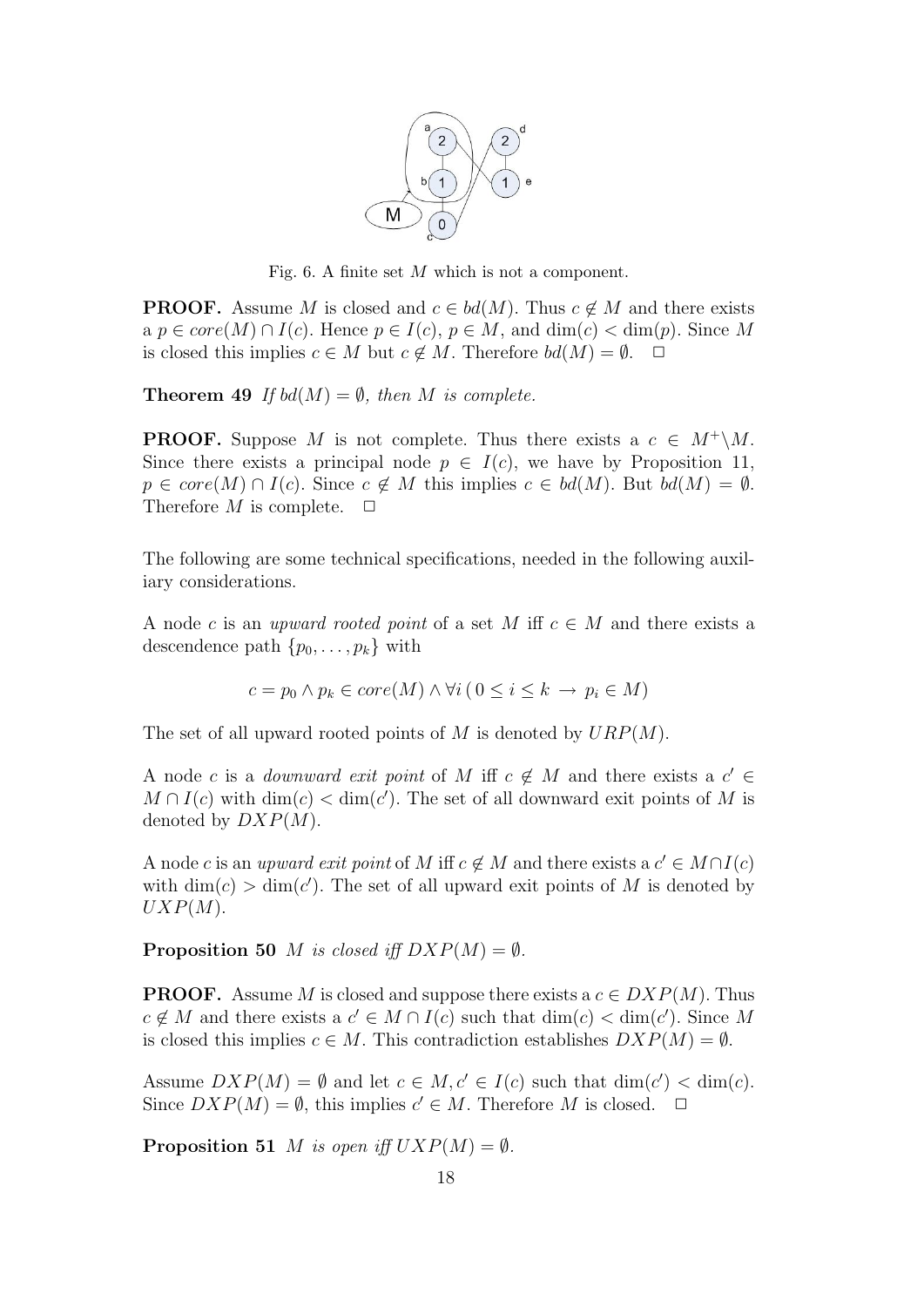**PROOF.** Assume M is open and  $c \in UXP(M)$ . This implies  $c \notin M$  and there exists a  $c' \in M \cap I(c)$  such that  $\dim(c') > \dim(c)$ . But M is open which implies  $c \in M$ . Therefore  $UXP(M) = \emptyset$ .

Assume  $UXP(M) = \emptyset$ . Let  $c \in M \wedge c' \in I(c)$  such that  $\dim(c') > \dim(c)$ . Since  $UXP(M) = \emptyset$ , this implies  $c' \in M$ . Therefore M is open.  $\Box$ 

**Theorem 52** M is complete iff  $DXP(M) \subseteq URP(\overline{M})$ .

**PROOF.** Assume M is complete and let  $c \in DXP(M)$ . Thus  $c \notin M$  and there exists a vertex  $b \in M \cap I(c)$  such that  $\dim(c) < \dim(b)$ . Thus  $b \in G(c)$ and, since M is complete,  $G(c) \neq \emptyset$ , and  $c \notin M = M^+$ , we must have  $G(c) \nsubseteq$ M. Hence there exists a vertex  $c' \in I(c) \cap \overline{M}$  such that  $\dim(c') > \dim(c)$ . Choose  $p_0 = c$  and  $p_1 = c'$ .

Assume  $p_0, \ldots, p_i$  have been chosen for some  $i \geq 1$  satisfying for all  $j, i \leq j \leq i$ ,  $p_i \in I(p_{i-1}) \cap \overline{M}$  and  $\dim(p_i) > \dim(p_{i-1})$ . If  $\dim(p_i) = ind(G)$ , then we stop. Otherwise, since  $p_i \in \overline{M}$  and M is complete we have  $p_i \notin M^+$ . Since  $\dim(p_i) < ind(G), G(p_i) \neq \emptyset$ . Thus we must have  $G(p_i) \not\subseteq M$ . Hence there exists a  $p_{i+1} \in G(p_i) \backslash M$ . Then we have  $p_{i+1} \in I(p_i) \cap \overline{M}$  and  $\dim(p_{i+1}) >$  $\dim(p_i)$ . This process will eventually end. We choose k to be the final i and we end up with a descendence path  $\{p_0, \ldots, p_k\}$  with  $p_0 = c \wedge p_k \in core(M)$ . Thus  $c \in URP(\overline{M})$ .

Assume  $DXP(M) \subseteq URP(\overline{M})$ . Let  $n = ind(G)$  and for  $0 \leq i \leq n$ , consider the statement that  $\mathbb{P}(i) \equiv \mathcal{A}c \in M^+\backslash M$  with  $\dim(c) = i$ .

Suppose  $c \in M^+\backslash M \wedge \dim(c) = n$ . Thus  $c \in core(M^+) = core(M) \subseteq M$ . Therefore  $\mathbb{P}(n)$  is true.

Assume  $\mathbb{P}(j)$  is true for all j such that  $i \leq j \leq n$  for some i for  $0 < i \leq n$ and suppose  $c \in M^+\backslash M$  such that  $\dim(c) = i - 1$ . Thus  $\emptyset \neq G(c) \subseteq M_i^+$ . Thus there exists a  $c' \in G(c)$  such that  $c' \in I(c)$ ,  $\dim(c') > \dim(c) = i - 1$ , and  $c' \in M_i^+ \subseteq M^+$ . By assumption, since  $i \leq \dim(c') \leq n$ ,  $c' \notin M^+\backslash M$ . Since  $c' \in M^+$ , we must have  $c' \in M$ . Hence  $c \in DXP(M) \subseteq URP(\overline{M})$ . Thus there exists a descendence path  $\{p_0, \ldots, p_k\}$  such that  $c = p_0$ ,  $\dim(p_k) = n$ , and  $p_i \notin M$  for all j satisfying  $0 \leq j \leq k$ . Since  $\dim(c) < n$ ,  $k > 0$ . Thus  $p_1 \in I(c)$ ,  $\dim(p_1) > \dim(c)$ , and  $p_1 \notin M$ . However,  $p_1 \in G(c) \subseteq M^+$  which implies  $p_1 \in M^+\backslash M$  and  $i \leq \dim(p_1) \leq n$ . This contradiction establishes  $\mathbb{P}(i-1)$ . Therefore  $M^+\backslash M=\emptyset$  and therefore M is complete.  $\Box$ 

Corollary 53 M is open and complete iff  $UXP(M) = \emptyset$  and  $DXP(M) \subset$  $URP(\overline{M})$ 

# 9 Partially Open Sets

For  $i \in \mathbb{N}$  and  $c \in S$ , we define that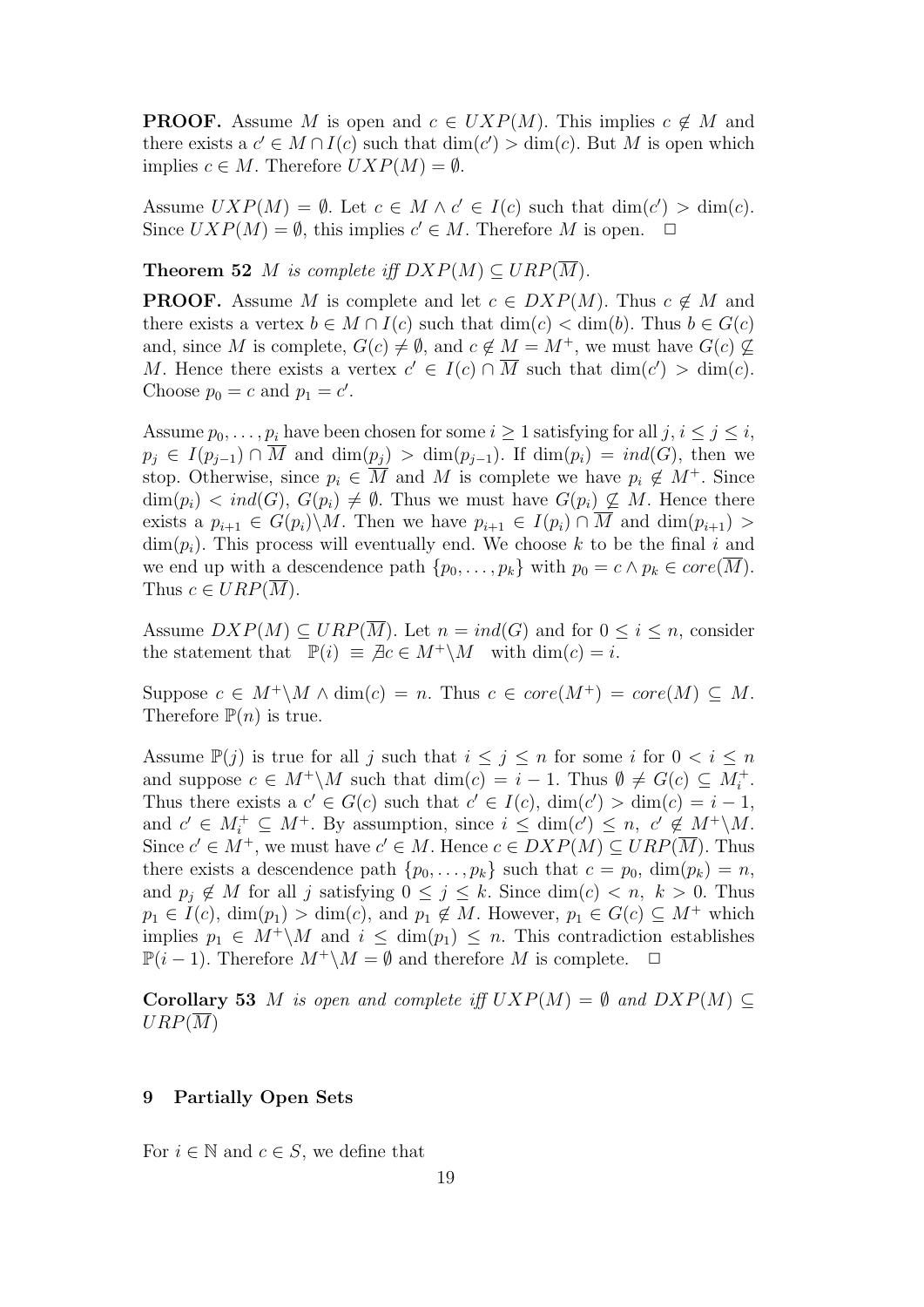$L_i(c) = \{c' \in I(c) : \dim(c') \leq i\}$  $L(c) = \{c' \in I(c) : \dim(c') < \dim(c)\}\$ 

From these definitions it follows that  $I(c) = L(c) \cup cG(c)$ , and, if  $\dim(c) = i$ , then  $L(c) = L_{i-1}(c)$ . [For the latter, note that  $L(c) = \{c' \in I(c) : \dim(c' <$ dim(c)} = { $c' \in (c)$ : dim( $c' \le i - 1$ } =  $L_{i-1}(c)$ .]

**Definition 54** Let  $M \subseteq S$  and  $n = ind(G)$ . For  $0 \leq i \leq n$  we define  $M^$ recursively by

$$
M_0^- = M
$$
  

$$
M_{i+1}^- = M_i^- \cup \{c \in S : \dim(c) = i + 1 \land \emptyset \neq L(c) \subseteq M_i^-\}
$$

We define  $M^- = \bigcup_{i=0}^n M_i^-$ ; M is partially open iff  $M = M^-$ 

**Proposition 55** If  $M$  is open, then  $M$  is partially open.

**PROOF.** Let  $n = ind(G)$  and suppose M is open. We claim  $M_i^- \subseteq M$  for  $0 \leq i \leq n$ .

Since  $M_0^- = M$ , the claim is true for  $i = 0$ . Assume  $M_i^- \subseteq M$  for some i,  $0 \leq i < n$  and let  $c \in M_{i+1}^-$ . If  $c \in M$  we are done so assume  $c \notin M$ . Thus we have  $\dim(c) = i + 1$  and  $\emptyset \neq L(c) \subseteq M_i^-$ . Thus there exists a  $c' \in L(c)$ such that  $c' \in M_i^-$ ,  $c' \in I(c)$ , and  $\dim(c') < \dim(c)$ . By assumption,  $M_i^- \subseteq M$ and so  $c' \in M$ . Since M is open this implies  $c \in M$ . Therefore M is partially open.  $\square$ 

**Lemma 56** If  $n = ind(G)$  and  $M \subseteq S$ , then

(1)  $M_i^- \subseteq M_j$ , for  $0 \le i \le j \le n$ (2)  $M_n^- = \bigcup_{i=0}^n M_i^-$ (3) if  $0 < i \leq n$  then  $c \in M_i^- \backslash M_{i-1}^- \Leftrightarrow \dim(c) = i \wedge \emptyset \neq L(c) \subseteq M_{i-1}^- \wedge c \notin M$ (4) if  $\dim(c) = i \wedge c \in M^{-} \backslash M$  then  $i > 0 \wedge c \in M_{i}^{-} \wedge \emptyset \neq L(c) \subseteq M_{i-1}^{-}$ 

**PROOF.** Properties (1), (2), and (3) follow immediately from the definitions. To prove Property (4) let  $c \in M^{-\setminus M}$ . Let k be the smallest natural number such that  $c \in M_k^-$ . Since  $c \notin M = M_0^-$ ,  $k > 0$  and  $c \in M_k^- \backslash M_{k-1}^-$ . Thus  $i = k > 0$  and  $\emptyset \neq L(c) \subseteq M_{i-1}^-$ .  $\Box$ 

**Theorem 57** For  $M \subseteq S$ ,  $M^{-}$  is the smallest subset of S satisfying:

 $(1)$   $M \subset M^-$ (2) if  $\emptyset \neq L(c) \subseteq M^-$  then  $c \in M^-$ .

**PROOF.** Property (1) follows from  $M = M_0 \subseteq M^-$ . To prove Property (2), assume  $\emptyset \neq L(c) \subseteq M^-$ . If  $c \in M$ , then  $c \in M^-$  so assume  $c \notin M$ . Thus, by Lemma 56,  $\emptyset \neq L(c) \subseteq M_{i-1}^-$  and  $c \in M_i^- \backslash M_{i-1}^-$ . Hence  $c \in M^-$ . Therefore M satisfies Properties (1) and (2).

Suppose A satisfies Properties (1) and (2). Let  $c \in M^-$ . If  $c \in M$ , then  $c \in A$  since A satisfies Property (1). Assume  $c \notin M$ . Thus, by Lemma 56,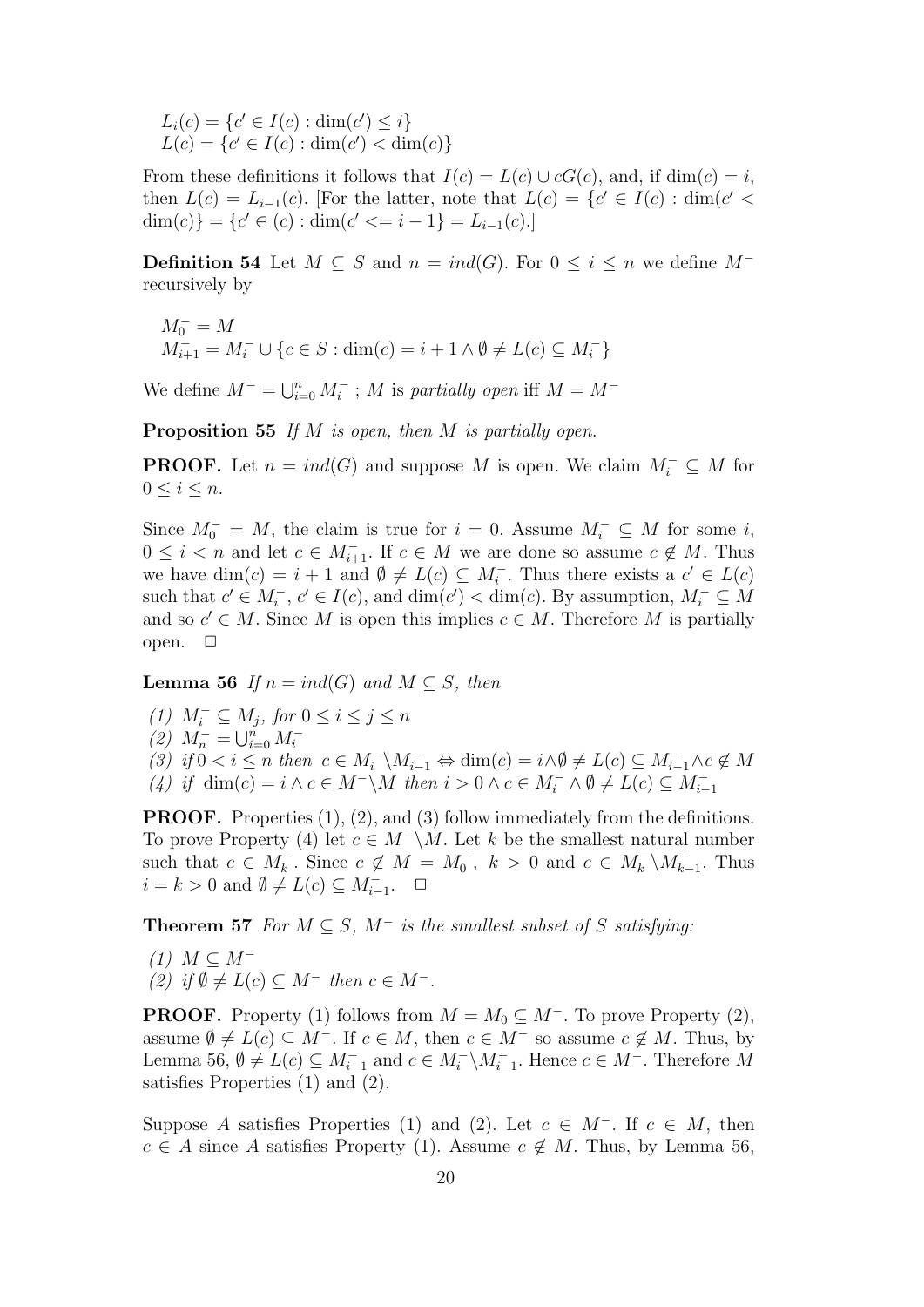$c \in M_i^-\backslash M_{i-1}^-$  and  $\emptyset \neq L(c) \subseteq M_{i-1}^-$  where  $i = \dim(c)$ . Hence  $c \in M^-\backslash M$ . We claim that this is sufficient to show  $c \in A$ .

Let  $\mathbb{P}(i)$  be the statement "If  $c \in M_i^{\perp} \backslash M \wedge \dim(c) = i$ , then  $c \in A$ ". Since  $M_0^- = M$ ,  $\mathbb{P}(0)$  is true (vacuously.)

Let  $n = ind(G)$  and assume  $\mathbb{P}(j)$  is true for all  $0 \leq j \leq i$  for some  $i, 0 \leq j \leq j$  $i < n$ . Let  $c \in M_{i+1}^- \backslash M$  such that  $\dim(c) = i + 1$ . It follows from Lemma 56 that  $\emptyset \neq L(c) \subseteq M_i^-$ . Let  $c' \in L(c)$  and  $k = \dim(c')$ . Thus  $c' \in M_i^-$  and  $k \leq \dim(c) - 1 = i$ . If  $c' \in M$  then  $c' \in A$  so assume  $c' \notin M$ . It follows that  $c' \in M_k^{\text{-}}\backslash M$ . Since  $0 \leq k \leq i$ , and the assumption  $\mathbb{P}(k)$  is true, we have that  $c' \in A$ . Thus  $\emptyset \neq L(c) \subseteq A$ . Since A satisfies Property (2),  $c \in A$ . Hence  $\mathbb{P}(i)$ is true for all  $0 \le i \le n$ . Therefore  $M^- \subseteq A$ . □

For  $M \subseteq S$ , and  $i \in \mathbb{N}$  we define

$$
\mathbb{O}(M,i) = \{c \in S : \exists \text{ descendence path } \{p_0, \dots, p_i\} \text{ with } c = p_0 \land p_0 \in M\}
$$
  

$$
\mathbb{O}(M) = \bigcup_{i=0}^{\infty} \mathbb{O}(M,i)
$$

**Proposition 58** If A is open and  $M \subseteq A$ , then

(1)  $\mathbb{O}(M, i) \subseteq A$ , for all  $i \in \mathbb{N}$  $(2)$   $\mathbb{O}(M) \subseteq A$ 

**PROOF.** Property (2) follows from Property (1) since  $\mathbb{O}(M) = \bigcup_{i=0}^{\infty} \mathbb{O}(M, i)$ . Let  $n = ind(G)$ . Note that  $\mathbb{O}(M, i) = \emptyset$ ,  $\forall i > n$ . We will prove Property (1) by induction. Since  $\mathbb{O}(M, 0) = M$  and  $M \subset A$ , we have  $\mathbb{O}(M, 0) \subseteq A$ .

Assume  $\mathbb{O}(M, i) \subseteq A$  and let  $c \in \mathbb{O}(M, i + 1)$  for some i such that  $0 \leq i < n$ . By definition there exists a descendence path  $\{p_0, \ldots, p_{i+1}\}\$  with  $c = p_{i+1}$ and  $p_0 \in M$ . Note  $\{p_0, \ldots, p_i\}$  is a descendence path with  $p_0 \in M$  and thus  $p_i \in \mathbb{O}(M, i)$ . By assumption this implies  $p_i \in A$ . We have  $p_i \in A$ ,  $p_i \in I(c)$ , and  $\dim(p_i) < \dim(c)$ . Since A is open this implies  $c \in A$ .  $\Box$ 

Corollary 59 If A is open,  $M \subseteq A$ , and if  $\{p_0, \ldots, p_k\}$  is a descendence path with  $p_0 \in M$ , then  $p_k \in A$ 

**Proposition 60**  $\mathbb{O}(M, i + 1) = \{c \in S : \exists c' \in \mathbb{O}(M, i) \text{ with } c' \in I(c) \land \emptyset$  $\dim(c') < \dim(c)$ 

**PROOF.** Let  $A = \{c \in S : \exists c' \in \mathbb{O}(M, i) \text{ with } c' \in I(c) \land \dim(c') \leq \emptyset\}$  $\dim(c)$  and let  $c \in \mathbb{O}(M, i+1)$ . By definition there exists a descendence path  $\{p_0, \ldots, p_{i+1}\}\$  such that  $p_0 \in M$  and  $c = p_{i+1}$ . Let  $c' = p_i$ . Note  $\{p_0, \ldots, p_i\}\$ is a descendence path with  $p_0 \in M \wedge c' = p_i$ . Thus  $c' \in \mathbb{O}(M, i)$ ,  $c' \in I(c)$ , and  $\dim(c') < \dim(c)$ . Thus  $c \in A$ . Therefore  $\mathbb{O}(M) \subseteq A$ .

Let  $c \in A$ . Thus there exists a  $c' \in \mathbb{O}(M, i)$  with  $c' \in I(c)$  and  $\dim(c')$ dim(c). Let  $\{p_0, \ldots, p_i\}$  be a descendence path with  $p_0 \in M \wedge c' = p_i$ . Let  $s_{i+1} = c$  and let  $s_j = p_j$  for  $0 \leq j \leq i$ . Note that  $\{s_0, \ldots, s_{i+1}\}$  is a descendence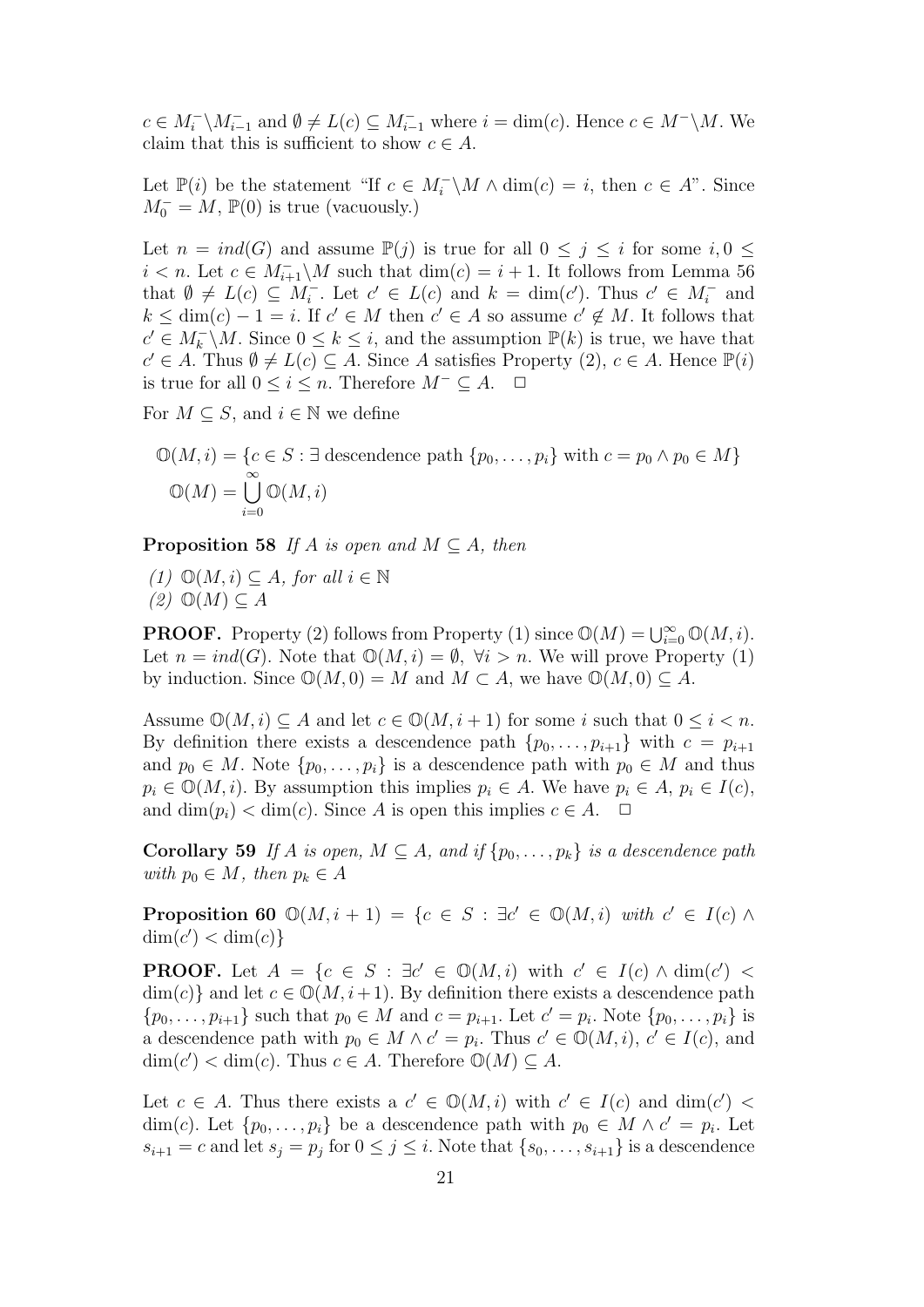path with  $s_0 \in M$  and  $c = s_{i+1}$ . Hence  $c \in \mathbb{O}(M, i+1)$  and therefore  $\mathbb{O}(M, i+1)$  $1) = A$ .  $\Box$ 

**Proposition 61** If M is finite, then  $\mathbb{O}(M)$  is finite

**PROOF.** Assume M is finite. Thus  $\mathbb{O}(M, 0) = M$  is finite. Let  $n = ind(G)$ and assume  $\mathbb{O}(M, i)$  is finite for some i such that  $0 \leq i \leq n$ . By Proposition 60

 $\mathbb{O}(M, i+1) = \{c \in S : \exists c' \in \mathbb{O}(M, i) \text{ with } c' \in I(c) \wedge \dim(c') < \dim(c)\}\$ 

Note if  $c \in \mathbb{O}(M, i + 1)$ , then there exists a  $c' \in \mathbb{O}(M, i)$  such that  $c \in I(c')$ . Thus  $\mathbb{O}(M, i+1) \subseteq \bigcup \{I(c') : c' \in \mathbb{O}(M, i)\},\$  which is a finite union of finite sets.  $\Box$ 

It follows that  $M^-$  is finite if M is finite. [Note that  $M^- \subseteq \mathbb{O}(M)$ .]

**Proposition 62** If G is monotonic, then  $\mathbb{O}(M) = M \cup \mathbb{O}(M, 1)$ .

**PROOF.** Assume G is monotonic and let  $A = M \cup \mathbb{O}(M, 1)$  and  $n = ind(G)$ . We claim  $\mathbb{O}(M, i) \subset \mathbb{O}(M, 1)$  for  $1 \leq i \leq n$ . Clearly it is true for  $i = 1$ . Assume  $\mathbb{O}(M, i) \subseteq \mathbb{O}(M, 1)$  for some i such that  $1 \leq i < n$  and let  $c \in \mathbb{O}(M, i+1)$ . Thus there exists a descendence path  $\{p_0, \ldots, p_{i+1}\}\$  such that  $p_0 \in M$  and  $c = p_{i+1}$ . Since  $\{p_0, \ldots, p_i\}$  is a descendence path with  $p_0 \in M$ , we have  $p_i \in \mathbb{O}(M, i)$ which, by assumption implies  $p_i \in \mathbb{O}(M, 1)$ . Thus there exists a descendence path  $\{a, p_i\}$  with  $a \in M$ . We have  $a \in I(p_i)$ ,  $\dim(a) < \dim(p_i)$ ,  $p_i \in I(p_{i+1})$ , and  $\dim(p_i) < \dim(p_{i+1})$ . Since G is monotonic,  $a \in I(p_{i+1})$  and thus  $\{a, p_{i+1}\}\$ is a descendence path with  $a \in M$  which implies  $c = p_{i+1} \in \mathbb{O}(M, 1)$ . Therefore  $M \cup \mathbb{O}(M, 1) = \bigcup_{i=0}^{n} \mathbb{O}(M, i) = \mathbb{O}(M). \quad \Box$ 

**Theorem 63**  $\mathbb{O}(M)$  is the smallest open set containing M.

**PROOF.**  $M = \mathbb{O}(M, 0) \subseteq \mathbb{O}(M)$ . To show  $\mathbb{O}(M)$  is open, let  $c \in \mathbb{O}(M)$  and  $c' \in I(c)$  such that  $\dim(c') > \dim(c)$ . Thus there exists a descendence path  $\{p_0, \ldots, p_k\}$  such that  $p_0 \in M$  and  $c = p_k$ . Define  $p_{k+1} = c'$  then  $\{p_0, \ldots, p_{k+1}\}\$ is a descendence path with  $p_0 \in M$  and  $c' = p_{k+1}$ . Thus  $c' \in \mathbb{O}(M)$ . Therefore  $\mathbb{O}(M)$  is open.

Suppose  $M \subseteq A$  for some open set A. By theorem 58,  $\mathbb{O}(M) \subseteq A$ .  $\Box$ 

#### 10 0-Rooted Sets

For  $M \subseteq S$  we define  $leaves(M) = \{c \in M : \dim(c) = 0\}$ . A node  $c \in M$ is said to be 0-rooted in M iff  $I(c) \cap leaves(M) \neq \emptyset$ . The set of all 0-rooted nodes in M is denoted by  $0$ -Rooted(M).

Let  $0$ -Unrooted(M) = M \ 0-Rooted(M). If  $M = 0$ -Rooted(M), then we say M is 0-rooted. If S is 0-rooted, then we also say that G is 0-rooted.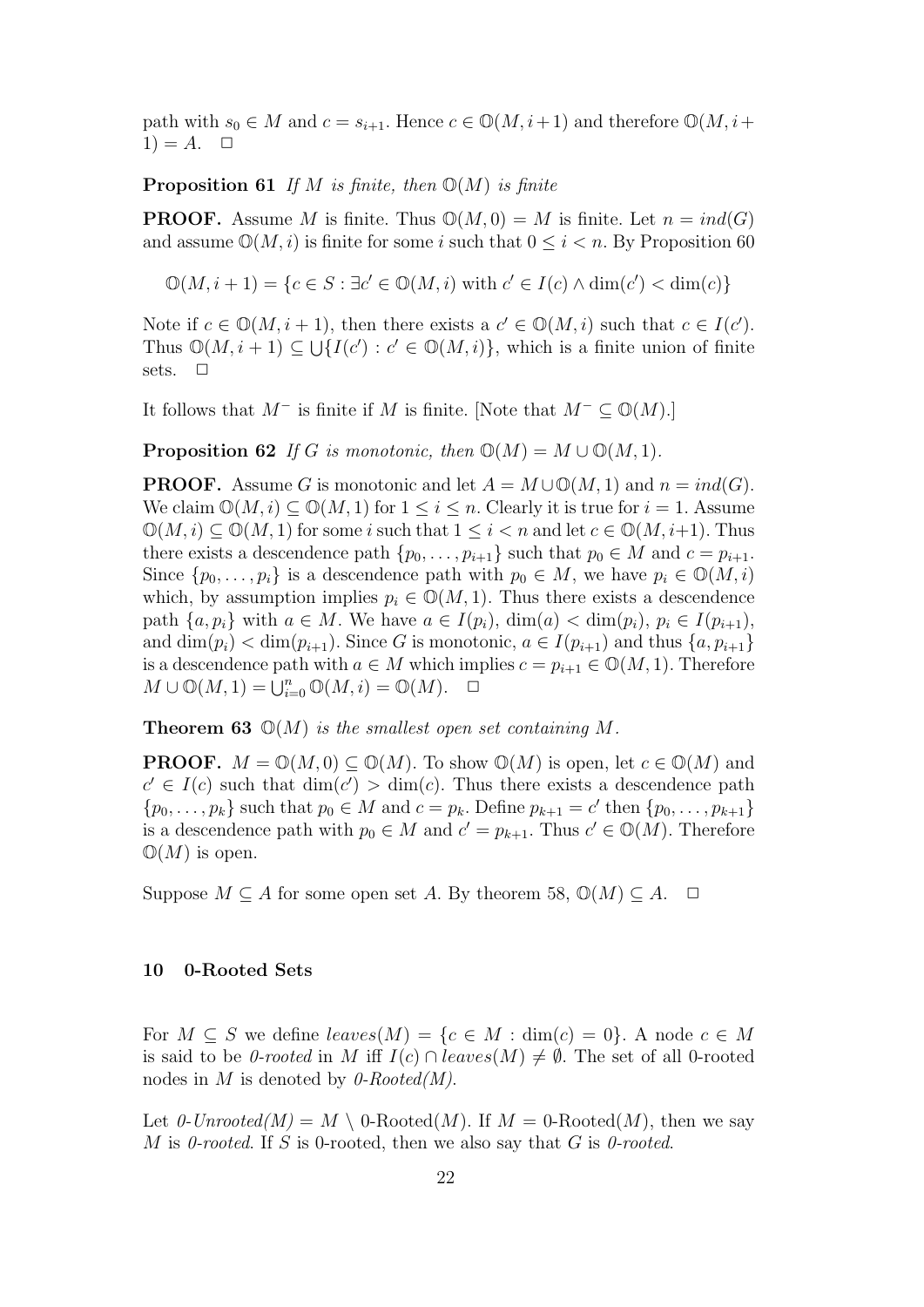**Proposition 64** leaves( $M^-$ ) = leaves( $M$ )

**PROOF.** Let  $c \in leaves(M^-)$ . Thus  $dim(c) = 0 \land c \in M^-$ . Suppose  $c \notin M$ . Then, by Lemma 56,  $\dim(c) > 0$ . Thus  $c \in M$  which implies  $c \in leaves(M)$ . Therefore  $leaves(M^-) \subseteq leaves(M)$ .

Let  $c \in leaves(M)$ . Thus  $c \in M \wedge \dim(c) = 0$  which implies  $c \in M^{-} \wedge \dim(c) =$ 0. Thus  $c \in leaves(M^-)$ . Therefore  $leaves(M^-) = leaves(M)$ .  $\Box$ 

**Proposition 65** leaves( $\mathbb{O}(M)$ ) = leaves(M)

**PROOF.** Since  $m \subset \mathbb{O}(M)$  it follows that  $leaves(M) \subset leaves(\mathbb{O}(M))$ . Let  $c \in leaves(\mathbb{O}(M))$ . Thus  $c \in \mathbb{O}(M)$  and  $\dim(c) = 0$ . This implies there exists a descendence path  $\{p_0, \ldots, p_k\}$  such that  $p_0 \in M$  and  $c = p_k$ . Note that if  $k > 0$ ,  $p_{k-1} \in I(c)$  and  $\dim(p_{k-1}) < \dim(c)$ . But  $\dim(c) = 0$  and thus  $k = 0$  and  $c = p_0 \in M$ . Hence  $c \in leaves(M)$ . Therefore  $leaves(\mathbb{O}(M)) =$  $leaves(M). \quad \Box$ 

Proposition 66  $M^- \subset \mathbb{O}(M)$ 

**PROOF.**  $\mathbb{O}(M)$  contains M and is open and therefore partially open. Since  $M^-$  is the smallest partially open set containing  $M, M^- \subset \mathbb{O}(M)$ .  $\Box$ 

**Proposition 67** If  $c \in M^{-\setminus}M$  and  $b \in leaves(S) \cap I(c)$ , then  $b \in M$ .

**PROOF.** Let  $c \in M^{-\setminus}M$  and  $b \in leaves(S) \cap I(c)$ . Let  $i = \dim(c)$ . Thus, by Lemma 56,  $i > 0 \land c \in M_i^-\backslash M$  and  $\emptyset \neq L(c) \subseteq M_{i-1}^-$ . We have  $b \in I(c)$  and  $\dim(b) < \dim(c)$ . Thus  $b \in L(c)$  and hence  $b \in M_{i-1}^-$ . This implies  $b \in M^-$ . Since  $\dim(b) = 0, b \in leaves(M^-) = leaves(M)$ . Therefore  $b \in M$ .  $\Box$ 

**Proposition 68** If G is 0-rooted and  $c \in M^{-\setminus M}$ , then leaves(M)∩I(c)  $\neq \emptyset$ .

**PROOF.** Let  $c \in M^{-\setminus}M$ . Since G is 0-rooted, there exists a  $b \in leaves(S) \cap$  $I(c)$ . By theorem 67, this implies  $b \in M$  and therefore leaves(M) ∩  $I(c) \neq$  $\emptyset$ .  $\Box$ 

**Proposition 69** If M is 0-rooted, then  $M^-$  is 0-rooted.

**PROOF.** Assume M is 0-rooted and let  $c \in M^-$ . If  $c \in M$ , then leaves(M)∩  $I(c) \neq \emptyset$ . Since leaves(M) = leaves(M<sup>-</sup>), this implies leaves(M<sup>-</sup>) ∩ I(c)  $\neq$  $\emptyset$ .  $\Box$ 

**Proposition 70** If  $M \neq \emptyset$  and M is 0-rooted, then leaves(M)  $\neq \emptyset$ 

**PROOF.** Since  $M \neq \emptyset$  there exists a  $c \in M$ . Since M is 0-rooted, leaves(M)∩  $I(c) \neq \emptyset$ . Therefore leaves $(M) \neq \emptyset$ .  $\Box$ 

**Proposition 71** If G is 0-rooted and M is partially open, then 0-Rooted(M) is partially open and 0-rooted.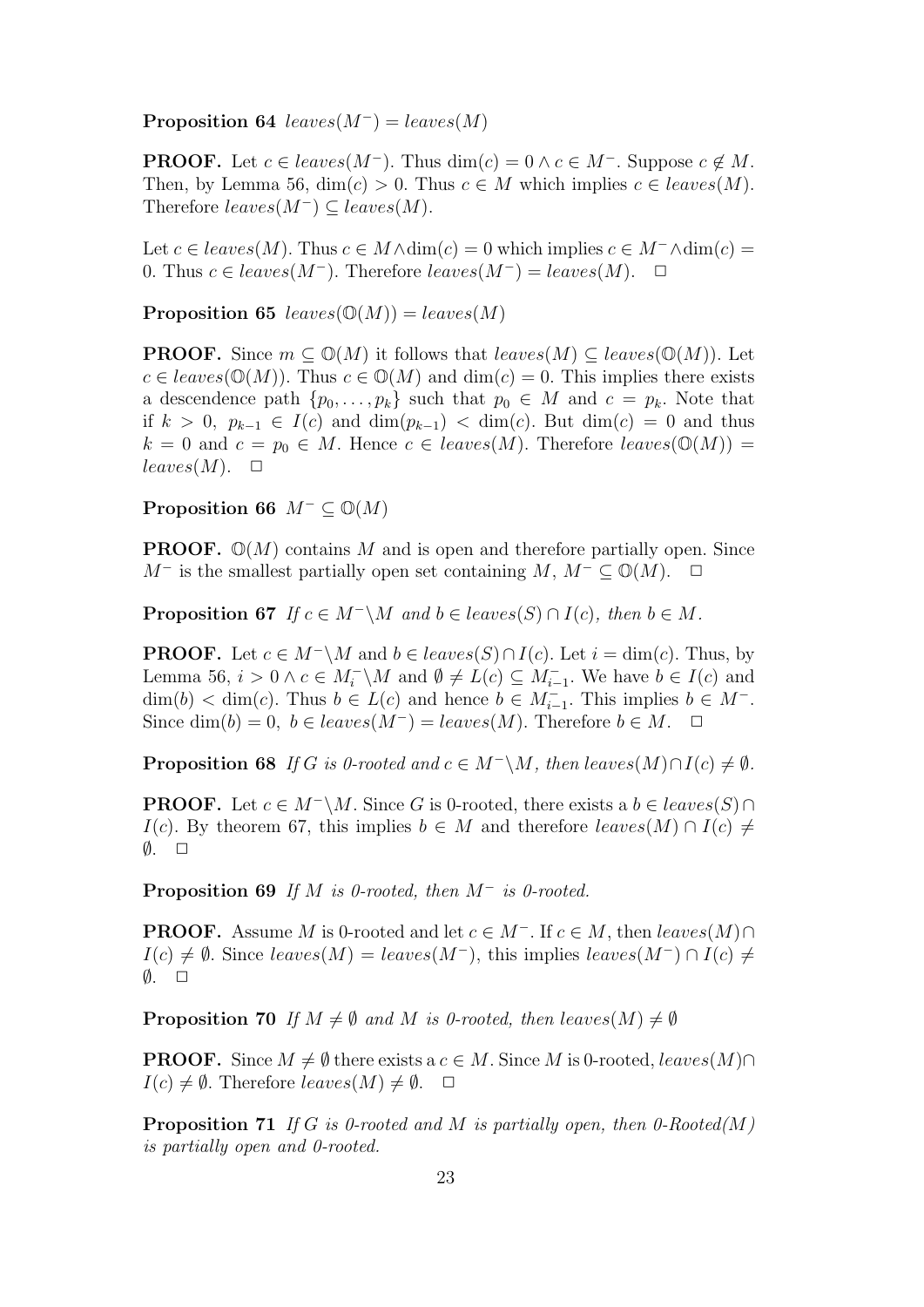**PROOF.** Let  $A = 0$ -Rooted(M). Note that  $leaves(A) = leaves(M)$ . Suppose  $c \in A$ . Thus  $c \in M$  and leaves $(M) \cap I(c) \neq \emptyset$  and so leaves $(A) \cap I(c) \neq \emptyset$ . Therefore A is 0-rooted.

To show that A is partially open, suppose there exists a  $c \in A^- \backslash A$ . Since  $A \subseteq M$ , we have  $A^{-} \subseteq M^{-}$ . Since M is partially open this implies  $A^{-} \subseteq M$ and hence  $c \in M \backslash A$  which implies  $leaves(M) \cap I(c) = \emptyset$ . Let  $i = \dim(c)$ . Since G is 0-rooted, there exists a  $b \in leaves(S) \cap I(c)$  and since  $c \in A^{-} \backslash A$ , we have, by Proposition 67,  $b \in A$  and hence  $leaves(A) \cap I(c) \neq \emptyset$ . But, since  $leaves(A) = leaves(B)$ , this implies  $leaves(M) \cap I(c) \neq \emptyset$ . This contradiction established that A is partially open.  $\Box$ 

#### 11 0-Components and 0-Regions

 $C \subseteq M$  is a 0-component of M iff

- (1) leaves(A) form a non-empty maximal connected (wrt M) subset of leaves(M),
- (2) if  $b \in leaves(C) \land c \in M \land c \in I(b)$ , then  $c \in C$ , and
- $(3)$  C is partially open.

A finite 0-component of M is called a  $\theta$ -region of M. If M is a 0-component of  $M$ , then we call  $M$  a  $0$ -region

**Proposition 72** Let M be partially open, 0-rooted, and leaves(M) is connected. If C is a 0-component of M, then  $C = M$ .

**PROOF.** Since C is a 0-component of M,  $C \subseteq M$ . Since leaves(M) is connected and  $leaves(C)$  is a maximal connected subset of  $leaves(M)$ , we must have  $leaves(C) = leaves(M)$ . Let  $c \in M$ . Since M is 0-rooted,  $I(c) \cap$ leaves(M)  $\neq$  Ø and thus  $I(c) \cap leaves(C) \neq \emptyset$ . Since C is a 0-component of M this implies  $c \in C$ . Therefore  $M = C$ .  $\Box$ 

**Proposition 73** If G is 0-rooted and C is a 0-component of M, then 0- $Rooted(C)$  is a 0-rooted component of M.

**PROOF.** Let  $R = 0$ -Rooted(C). Note that  $leaves(R) = leaves(C)$  is a nonempty maximal connected subset of  $leaves(M)$  since C is a 0-component of  $M$ . Clearly  $R$  is 0-rooted.

Let  $c \in M$  such that  $leaves(R) \cap I(c) \neq \emptyset$ . Thus  $c \in M$  and  $leaves(C) \cap I(c) \neq \emptyset$ .  $\emptyset$ . Since C is a 0-component this implies  $c \in C$ . Since leaves(C)∩ I(c)  $\neq \emptyset$  we have  $c \in R$ .

To show R is 0-complete assume there exists a  $c \in R^{-} \backslash R$ . Since G is 0-rooted there exists a  $b \in leaves(S) \cap I(c)$ . Thus, by Proposition 67,  $b \in R$  and thus leaves(R) ∩ I(c)  $\neq \emptyset$ . Since leaves(R) = leaves(C), leaves(C) ∩ I(c)  $\neq \emptyset$ . Since  $R \subseteq C, R^- \subseteq C^- = C, c \in C$ , and  $c \notin R$ , we have  $leaves(C) \cap I(c) \neq \emptyset$ .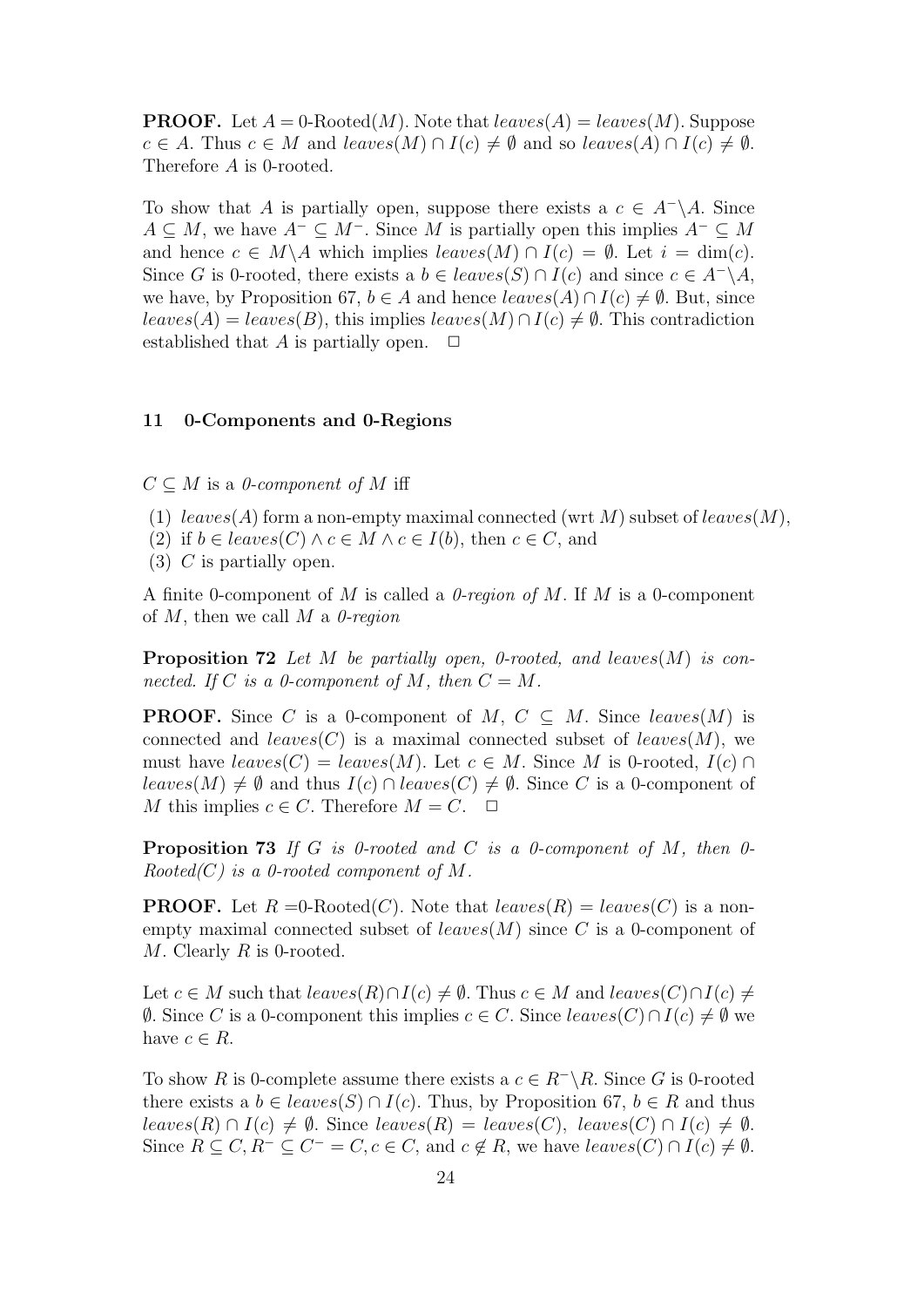This contradiction establishes that R is 0-complete. Therefore R is a 0-rooted 0-component of  $M$ .  $\Box$ 

**Proposition 74** If G is 0-rooted, M is partially open, and  $b \in leaves(M)$ , then M has a unique 0-rooted 0-component C containing b. Furthermore  $C =$  $leaves(C) \cup \{c \in M : leaves(C) \cap I(c) \neq \emptyset\}$ 

**PROOF.** Let  $b \in leaves(M)$  for M partially open. Let  $A = \{c \in leaves(M):$ c and b are connected  $wrtM$ . Note A is a non-empty maximal connected subset of leaves(M). Let  $C = A \cup \{c \in M : A \cap I(c) \neq \emptyset\}$ . Note  $C \subseteq M$  and  $leaves(C) = A$ . Thus  $leaves(C)$  is a non-empty maximal connected subset of  $leaves(M).$ 

To show C is 0-complete suppose there exists a  $c \in C^{\perp} \backslash C$  which implies  $A \cap I(c) = \emptyset$ . Since G is 0-rooted there exists a  $p \in leaves(S) \cap I(c)$  which, by theorem 67,implies  $p \in leaves(C) \cap I(c)$ . This contradiction establishes that  $C$  is 0-complete.

Let  $p \in leaves(C)$  and  $c \in M$  such that and  $c \in I(p)$ . Thus  $c \in M$  and  $A \cap I(c) \neq \emptyset$  which implies  $c \in C$ . Therefore C is a 0-component of M. Clearly C is 0-rooted. Therefore C is a 0-rooted 0-component of M containing b.

To show that C is unique, assume R is a 0-rooted 0-component of M containing B. Since both C and R are 0-rooted and contain b, there exists a  $c \in leaves(C)$ and an  $r \in leaves(R)$  such that  $c \in I(b)$  and  $r \in I(c)$ . Thus  $leaves(R)$  and leaves(C) are connected in M by b and since leaves(R) and leaves(C) are both maximal connected subsets of leaves(M), we must have leaves(R) =  $leaves(C) = A.$ 

Let  $c \in C$  and hence  $c \in M$ . If  $c \in A$ , then  $c \in R$  so assume  $c \notin A$  which implies  $A \cap I(c) \neq \emptyset$  and hence  $leaves(R) \cap I(c) \neq \emptyset$ . Since R is a 0-component of M this implies  $c \in R$ . Thus  $C \subseteq R$ .

Let  $c \in R$  which implies  $c \in M$ . Since R is 0-rooted there exists a  $p \in$ leaves(R)∩I(c). Thus  $c \in M$  and  $A \cap I(c) \neq \emptyset$  which implies  $c \in C$ . Therefore  $C = R$ .  $\Box$ 

**Theorem 75** If G is 0-rooted and M is partially open and 0-rooted, then the 0-rooted 0-components of M partition M

**PROOF.** For each  $b \in leaves(M)$ , let  $C_b$  be the unique 0-rooted 0-component of M containing b. Recall  $C_b = leaves(C_b) \cup \{c \in M : leaves(C_p) \cap I(c) \neq \emptyset\}$  $\emptyset$ . Let  $\mathbb{P} = \{C_b : b \in leaves(M)\}.$  Suppose  $a, b \in leaves(M)$  such that  $C_a \cap C_b \neq \emptyset$ . Let  $c \in C_a \cap C_b$ . Since  $C_a$  and  $C_b$  are 0-rooted there exists an  $a' \in leaves(C_a) \cap I(c)$  and there exists a vertex  $b' \in leaves(C_b) \cap I(c)$ . We have that  $[a, a', c, b', b]$  is a sequence of nodes in M each connected to the next and thus a and b are connected wrt M and hence  $a \in C_b$  which implies  $C_a = C_b$ .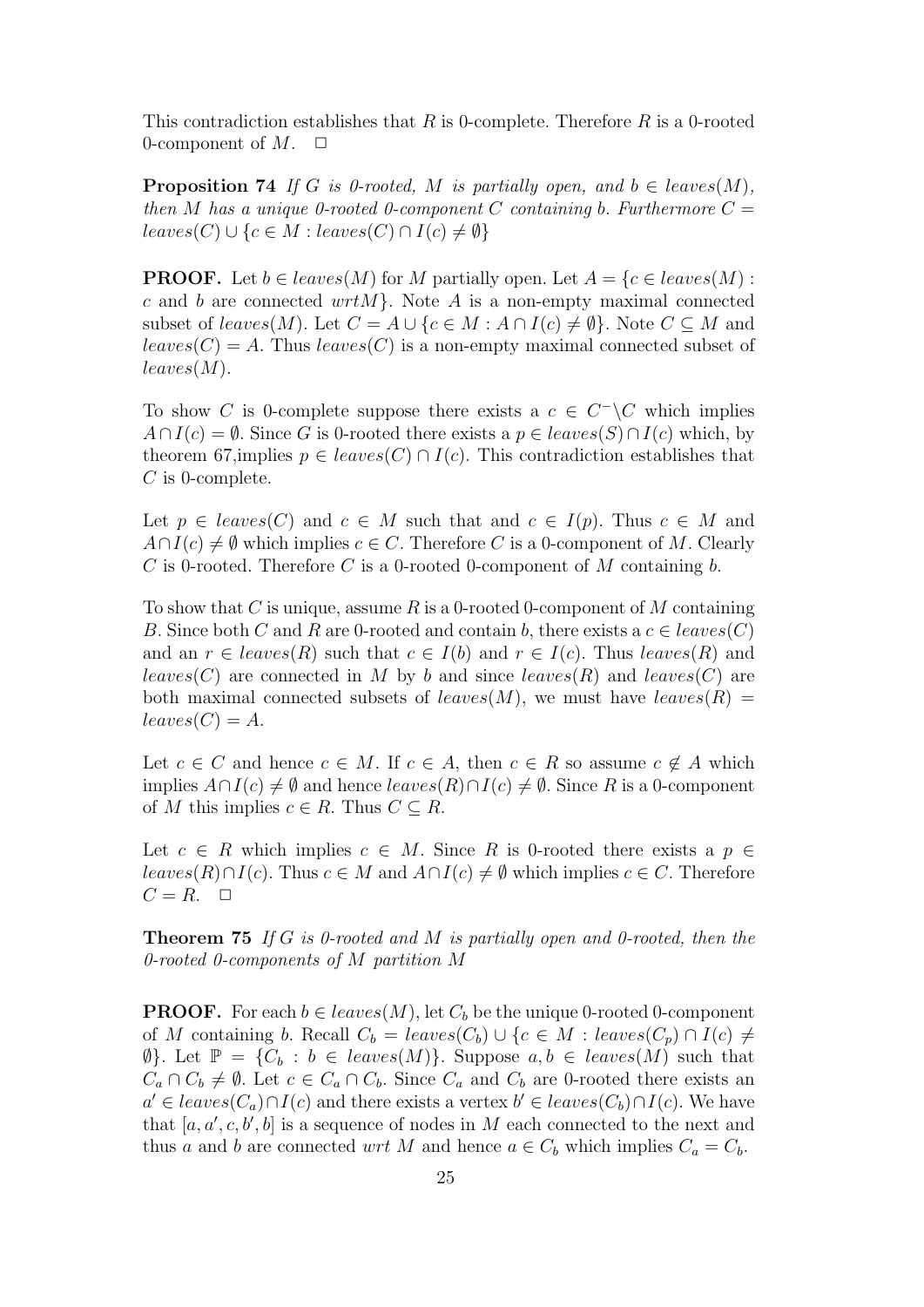

Fig. 7. Left: a finite set M which is complete, and  $\overline{M}$  is not partially open. Right: a finite M which is partially open with  $\overline{M}$  not complete.

Let  $c \in M$ . Since M is 0-rooted, there exists  $b \in leaves(M) \cap I(c)$ . Thus  $c \in C_b$  which implies  $c \in \bigcup \mathbb{P}$ . Since  $\bigcup \mathbb{P} \subseteq M$  we have  $M = \bigcup \mathbb{P}$ . Therefore  $\mathbb{P}$ partitions  $M$ .  $\Box$ 

**Proposition 76** If C is a 0-component of 0-Rooted(M), then C is a 0-rooted  $0$ -component of M.

**PROOF.** Let  $K = 0$ -Rooted(M) and let C be a 0-component of K. Note that  $leaves(K) = leaves(M)$  and thus  $leaves(C)$  is a non-empty maximal connected subset of  $leaves(M)$ .

Assume  $p \in leaves(K)$ ,  $c \in K$ , and  $c \in I(p)$ . Thus  $leaves(M) \cap I(c) \neq \emptyset$ and hence  $c \in K$ . Since C is a 0-component of K we have  $c \in C$ . Since C is partially open, C is a 0-component of M. Since  $C \subseteq 0$ -Rooted $(M)$ , we have leaves(M) ∩ I(c)  $\neq \emptyset$ , for all  $c \in C$ . Therefore C is a 0-rooted 0-component of  $M$ .  $\Box$ 

Proposition 77 If G is 0-rooted and M is partially open and not 0-rooted, then the set consisting of  $0$ -Unrooted(M) along with the 0-rooted 0-components of M forms a partition of M.

**PROOF.** Let  $K = M \setminus 0$ -Unrooted $(M)$  = Rooted $(M)$ . By Proposition 73, K is 0-complete and 0-rooted. Let  $\mathbb P$  be the collection of the 0-rooted 0components of K along with  $Unrooted(M)$ . By Proposition 76, the 0-rooted 0-components of  $K$  are 0-rooted 0-components of  $M$ . By Proposition 75,  $K$ is the union of the 0-rooted 0-components of  $K$  (and hence of  $M$ .) Since  $M$  $= 0$ -Unrooted $(M) \cup K$ , we have  $M = \bigcup \mathbb{P}$ . Since the 0-rooted 0-components of M are disjoint and distinct from each other and from 0-Unrooted $(M)$ ,  $\mathbb P$ partitions  $M$ .  $\Box$ 

We demonstrate the existence of some particular kinds of set by means of examples. There exists a finite M which is complete with  $\overline{M}$  not partially open. For this, see  $M = \{1, c\} = M^+$  and  $\overline{M} \neq \overline{M}^- = \{a, b, c, d\}$  on the left in Figure 7.

There exists a finite M which is partially open with  $\overline{M}$  not complete; see right of Figure 7:  $M = \{b, c\} = M^{-}$ , and  $\overline{M} = \{a, d, e\} \neq \overline{M}^{-} = \{a, b, c, d, e\}.$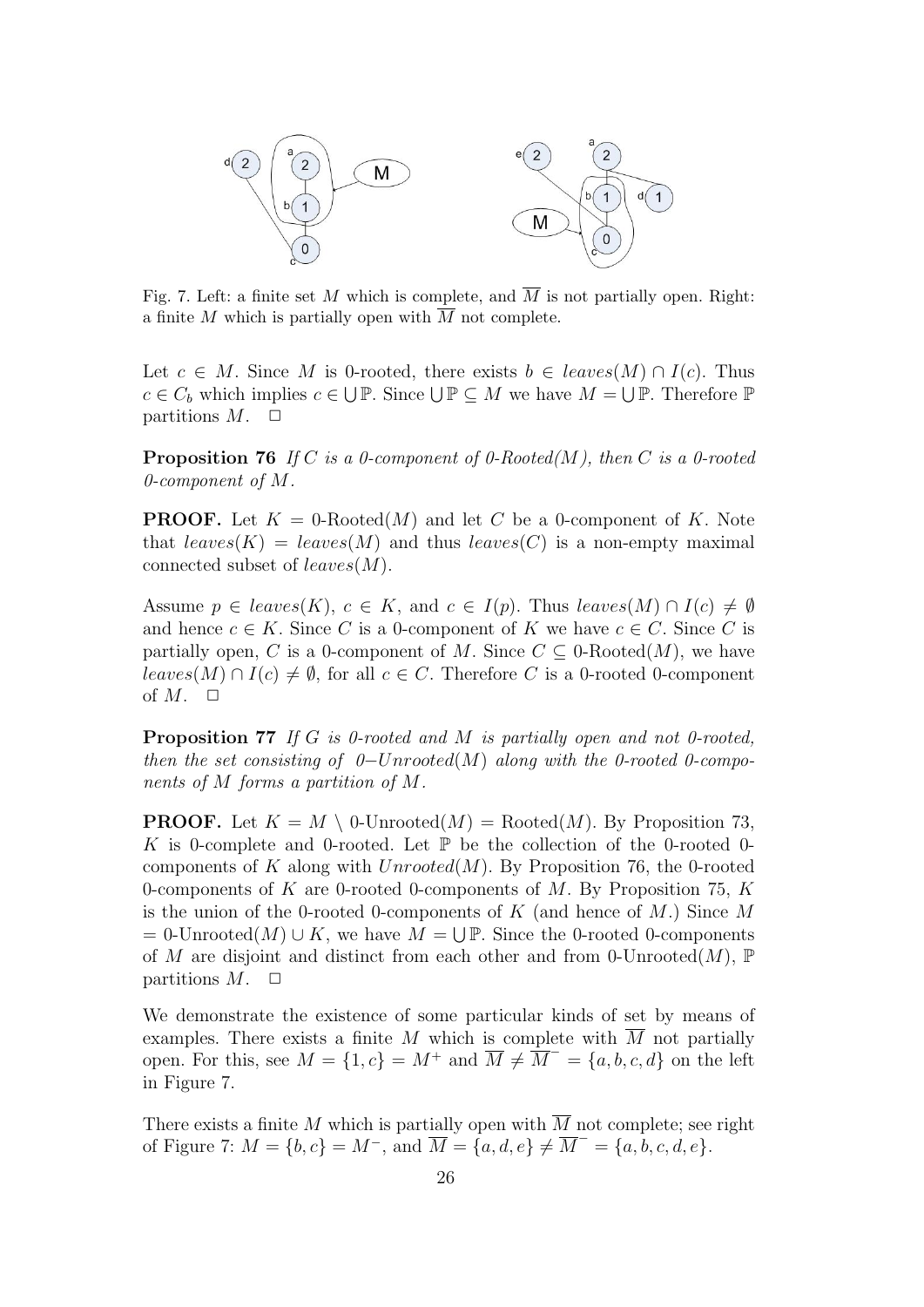There exists a finite M which is open (and hence partially open) with  $M \neq$ leaves(M)<sup>-</sup>. See  $M = \{a, b, d\} = M^{-}$  and leaves(M)<sup>-</sup> =  $\{d\} \neq M$  in Figure 8, left.



Fig. 8. Left: a finite set M which is open, with  $M \neq leaves(M)^-$ . Right: a finite set M which is closed, partially open, and for which  $M^{\nabla}$  is not partially open.

**Proposition 78** If M is open, then  $M^{\nabla}$  is partially open.

**PROOF.** Assume M is open and  $\emptyset \neq L(c) \subseteq M^{\nabla}$ . To show  $c \in M^{\nabla}$ , let  $b \in I(c)$ . Note that there exists a  $c' \in L(c)$  with  $c' \in I(c)$  and  $\dim(c')$ . By assumption  $c' \in M^{\nabla}$ . Thus  $I(c') \subseteq M$ . Since  $c' \in I(c)$  implies  $c \in I(c')$ , we have  $c \in M$ .

If  $\dim(b) > \dim(c)$ , then  $b \in M$  since M is open. If  $\dim(b) = \dim(c)$ , then  $b = c \in M$ . If  $\dim(b) < \dim(c)$ , then  $b \in L(c) \subseteq M^{\nabla} \subseteq M$ . In all cases we have that  $b \in M$ . Hence  $c \in M^{\nabla}$  and therefore  $M^{\nabla}$  is partially open.  $\Box$ 

There exists a closed, partially open M for which  $M^{\nabla}$  is not partially open. Figure 8 shows such a set on the right, with  $M = \{a, b, c\}, M^{\nabla} = \{c\}$  and  $L(a) = M^{\nabla}$  but  $a \notin M^{\nabla}$ . Therefore  $M^{\nabla}$  is not partially open.

**Proposition 79** If  $M \neq \emptyset$  and  $M^{\nabla} = \emptyset$  (i.e.,  $\delta M = M$ ), then M is not open or M is not closed.

**PROOF.** Since  $M \neq \emptyset$ , there exists a  $c \in M$ . Since  $c \notin M^{\nabla}$ , there exists a  $c' \in I(c) \backslash M$ . If  $\dim(c') > \dim(c)$ , then M is not open. We cannot have  $\dim(c') = \dim(c)$  which would imply  $c' = c$  since  $c \in M$  and  $c' \notin M$ . If  $\dim(c') < \dim(c)$ , then M is not closed.  $\Box$ 

There exists an M which is partially open and closed (and therefore complete) with  $M^{\nabla} = \emptyset$ . See Figure 9, left.

There exists an M which is complete and open (and therefore partially open) with  $M^{\nabla} = \emptyset$ . See Figure 9, middle.

There exists an M which is partially open and complete,  $core(M) \neq \emptyset$ ,  $leaves(M) \neq \emptyset$ , rooted and 0-rooted, with  $M^{\nabla} = \emptyset$ . See Figure 9, right.

A node c is a *downward 0-rooted point* of M iff  $c \in M$  and there exists a descendence path  $\{p_0, \ldots, p_k\}$  such that

$$
p_0 \in leaves(M) \land c = p_k \land \forall i (0 \leq i \leq k \rightarrow p_i \in M)
$$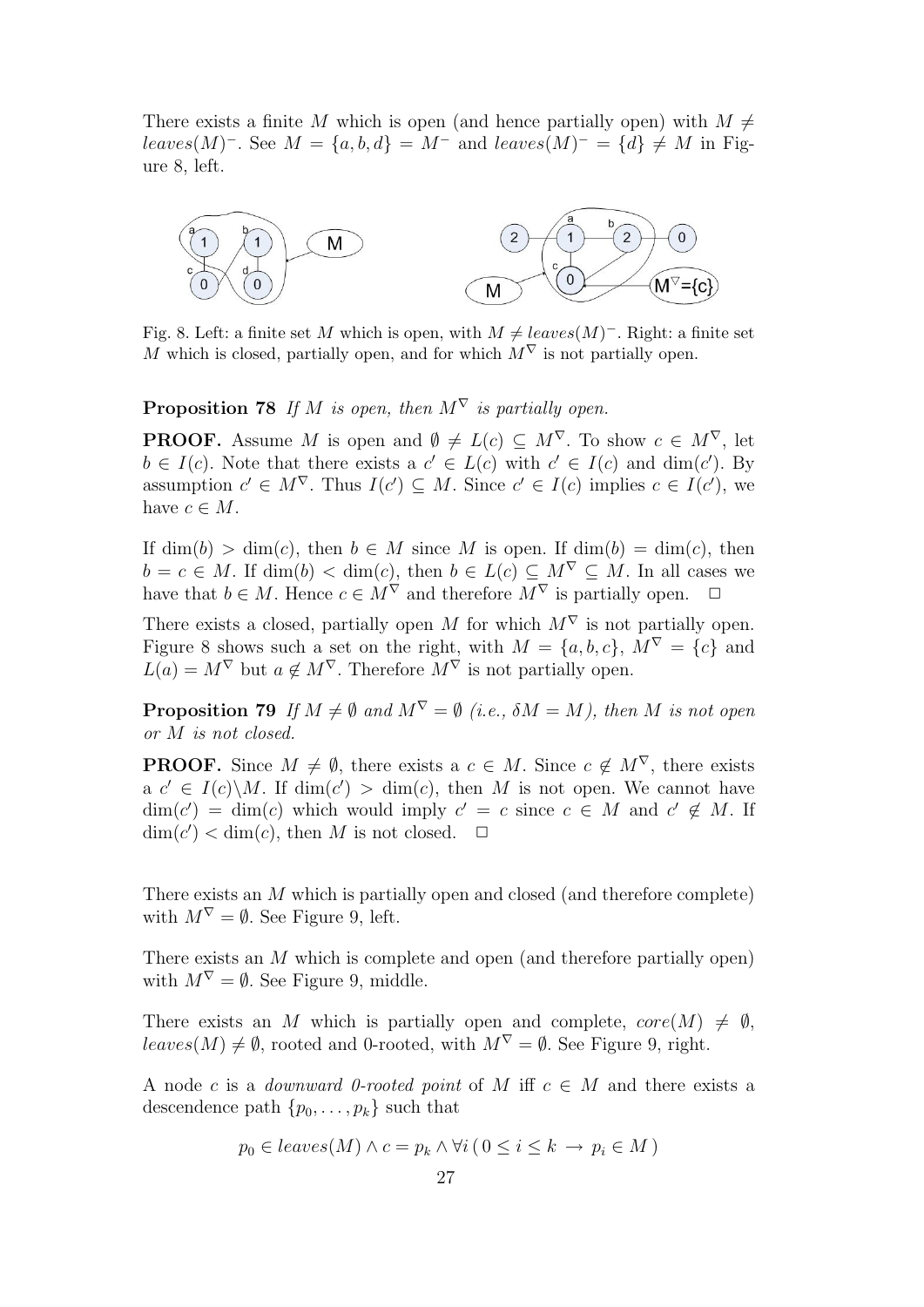

Fig. 9. Left: set  $M$  which is partially open and closed with  $M^{\nabla} = \emptyset$  . Middle: set M which is complete and open with  $M^{\nabla} = \emptyset$ . Right: set M which is partially open and complete,  $core(M) \neq \emptyset$ ,  $leaves(M) \neq \emptyset$ , rooted and 0-rooted, with  $M^{\nabla} = \emptyset$ .

The set of all downward 0-rooted points of M is denoted by  $DRP(M)$ .

**Theorem 80** If G is 0-rooted, then M is partially open iff  $UXP(M) \subseteq$  $DRO(M)$ .

PROOF. Assume G is 0-rooted.

Assume M is partially open and let  $c \in UXP(M)$ . Thus  $c \notin M$  and there exists a  $b \in M$  such that  $\dim(b) < \dim(c)$ . Hence  $L(c) \neq \emptyset$  and, since M is partially open,  $L(c) \neq \emptyset$ , and  $c \notin M = M^-$ , we must have  $L(c) \neq M$ . Thus there exists  $c' \in I(c) \cap \overline{M}$  such that  $\dim(c') < \dim(c)$ . Chose  $p_0 = c$  and  $p_1 = c'$ .

Assume  $p_0, \ldots, p_i$  have been chosen for some  $i \geq 1$ , such that for all j such that  $1 \leq j \leq i, p_j \in I(p_{j-1})$  and  $\dim(p_j) < \dim(p_{j-1})$ . If  $\dim(p_i) = 0$  we set  $k = i$  and stop. Otherwise, since G is 0-rooted and  $\dim(p_i) > 0$ , we have  $L(p_i) \neq \emptyset$ . Since  $p_i \in \overline{M}$ ,  $L(p_i) \neq \emptyset$ , and M is partially open, we have  $p_i \notin M^-$ . Hence there exists a  $p_{i+1} \in L(p_i) \backslash M$ . Thus we have  $p_{i+1} \in I(p_i) \cap \overline{M}$ and  $\dim(p_{i+1}) < \dim(p_i)$ . This process will eventually end.

Define  $s_j = p_{k-j}$ , for each j such that  $0 \leq j \leq k$ . Then  $\{s_0, \ldots, s_k\}$  is a descendence path with  $s_0 \in leaves(\overline{M})$  and  $s_k = c$ . Thus  $c \in DRP(\overline{M})$  and therefore  $UXP(M)\subseteq DRP(\overline{M}).$ 

Assume  $UXP(M) \subseteq DRP(\overline{M})$ . Let  $n = ind(G)$  and for  $0 \leq i \leq n$  consider the statement

 $\mathbb{P}(i) \equiv \nexists c \in \overline{M} \backslash M \text{ with } \dim(c) = i$ 

Suppose  $c \in M^{-\setminus M}$  and  $\dim(c) = 0$ . Thus  $c \in leaves(M^{-}) = leaves(M) \subseteq$ M. Therefore  $\mathbb{P}(0)$  is true.

Assume  $\mathbb{P}(j)$  is true for all j such that  $0 \leq j \leq i$  for some i with  $0 \leq i < n$ and suppose  $c \in M^{-} \backslash M$  with  $\dim(c) = i + 1$ . Thus  $\emptyset \neq L(c) \subseteq M^{-}$ . Hence there exists a  $c' \in L(c)$  such that  $c' \in I(c)$ ,  $\dim(c') < \dim(c) = i + 1$ , and  $c' \in M^-_i \subseteq M^-$ . By assumption, since  $\dim(c') \leq i$ ,  $c' \notin M^- \backslash M$ . Since  $c'$ ) ∈  $M^-$ , we must have  $c' \in M$ . Hence  $c \in DXP(M) \subseteq URP(\overline{M})$ . Thus